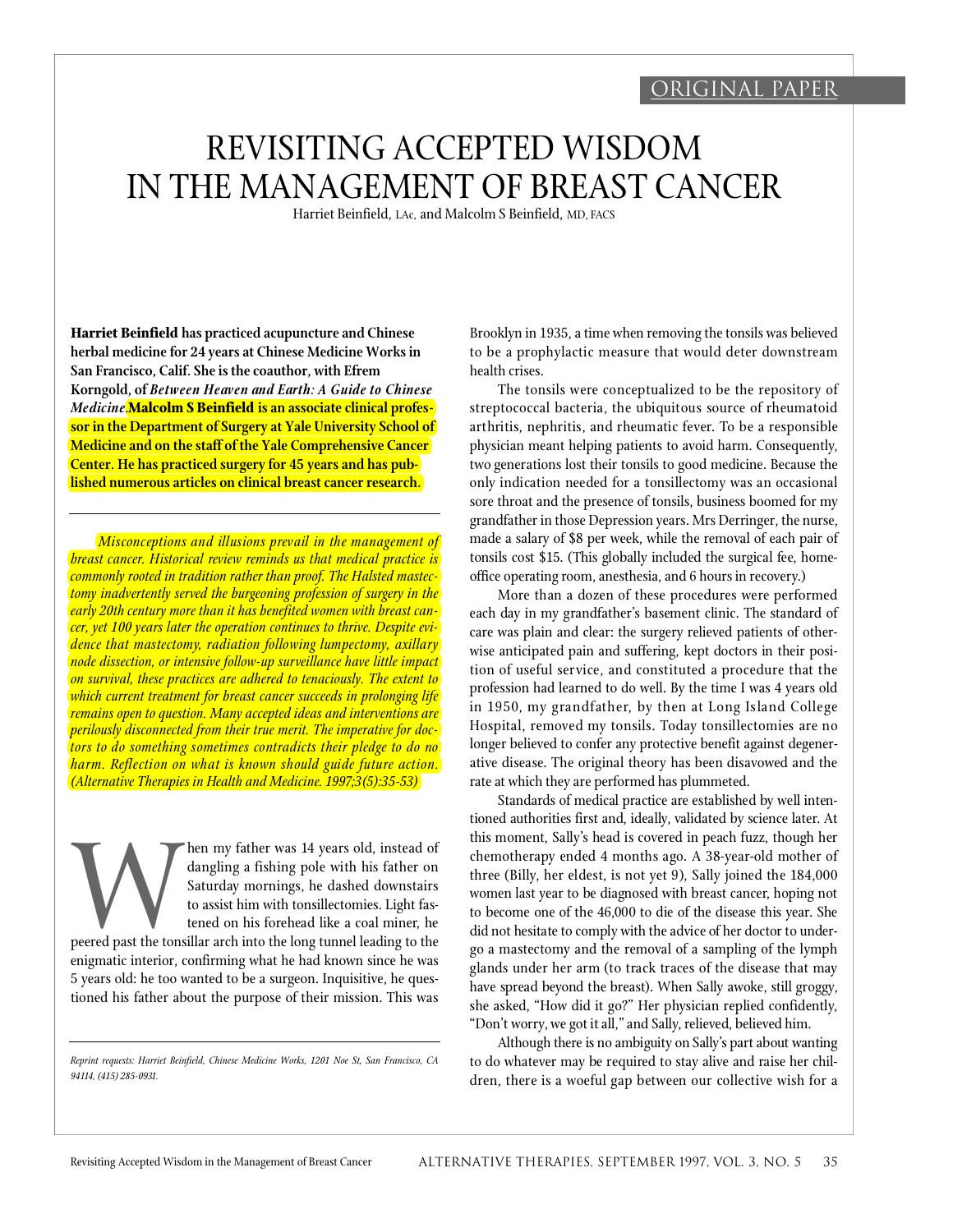remedy for breast cancer and medicine's ability to furnish one. There is a further schism between what we know and what we do—a split that could be mended. Incongruities, misconceptions, and illusions surround the prevailing rituals employed in the management of breast cancer. Perhaps doctors, rather than being a syndicate of sinister conspirators, are prey to the simpler motive of wanting to rescue and redeem; and women, in their eagerness to be saved, are willing to surrender and endure, by any means necessary.

Reassurance by Sally's doctor is emblematic. Much of the p rofession has mistakenly confused its best hopes for women with a prognostic and therapeutic competence that does not exist. Regrettably, *there has been no significant improvement in the* survival of women in 100 years,<sup>12</sup> despite publication of William Stewart Halsted's 1894 paper<sup>3</sup> heralding his results on "operations for the cure of cancer of the breast." For an entire century, the principle of the Halsted mastectomy has been the cornerstone for the management of breast malignancy, even though a review of the data reveals that mortality hardly declined between the years of 1925 and 1990. $4$ 

Science is nothing if not an attempt to let the evidence speak for itself, assume its own authority, contradict hypotheses once taken for granted, and, if necessary, remake the rules. Medicine, guided by science, takes its lead from that which is proven-if not in laboratories, then in clinical study. Its Hippocratic dictum is to do no harm, but what does this mean?

At a symposium on breast cancer in 1984, pathologist Edwin Fisher<sup>5</sup> remarked, "Conceptual aspects of most diseases in medicine—such as breast cancer—have been notoriously rigid. Historically, practitioners have been resistant to change." Surgeon Anaxagoras Papaioannou<sup>6,7</sup> comments that "[a] conceptual dichotomy has thus evolved: we accept breast cancer basically as a systemic disease but we persist in treating it primarily as a locoregional problem.... [T] here are some limited, uncontrolled, but intriguing data in women with breast cancer that suggest that the less physicians do, either by surgery, irradiation, or by both, the better the patients do."

After Sally was told she had breast cancer, she was unequivocal about what she wanted from her friends: absolute support for the decisions she was making. I had the impulse to share with her what I knew from 30 years of conversations with my father, whose specialty was breast surgery. But it was too late. She made it clear that to be her friend meant not to question her doctor's opinions. "He's not my congressman," she said, "he's my lifeline." Agitated by fear and muddled by the conflicting opinions of experts, she was focused single-mindedly on heeding her doctor's advice.

Breast cancer is a disease enmeshed in contentious debate. Friction does not revolve solely around techniques, but becomes heated as theoretical models diverge. Inquisitions have been held over contested portraits of reality. As irrefutably as diabetes is a medical rather than surgical problem, breast cancer wobbles across boundaries, straddling internal medicine, surgery, radiology, and oncology. Sally couldn't consider that anything other than surgical intervention would deliver and protect her from

harm. In her haste to just want to make it better, she was incapable of considering her options.

Exposing and exploring the premises that have shaped the menu of current choices is itself worthy. How breast cancer is experienced may change as the perception of it shifts. In the summer of 1989 my father traveled to France to witness the early laparoscopic cholecystectomies—removal of the gall bladder via a surgical instrument inserted into small incisions in the belly rather than the former open-abdomen operation. At present, the newer, less invasive surgery has virtually replaced the former operation, reducing patient recuperation time and expense. Continuing with the old operation (except in special circumstances) is now considered unforgivable-no surgeons could justify the more extensive procedure. Yet lumpectomy for breast cancer has still not "caught on." Marc Lippman, a renowned breast cancer researcher, says, "I am puzzled as to what combination of educational, prejudicial, financial, and historical issues have failed to get lumpectomies going.… Most [women] do not choose mastectomies.…" Yet they have them anyway. The problem, he said, "is the doctors" (*New York Times*. May 5, 1993).

Unlike gall bladder surgery, about which there is no controversy, different postulates underlie the rationale for mastectomy and lumpectomy. Until the 1960s, breast cancer was conceived as a methodical march from a central encampment outward, like a company of soldiers filing from a barracks to outlying regions via two terrains: along mountainous muscles and through marshes of lymph. Now, it is indisputably held that cancerous cells travel to distant sites (metastasize) via the bloodstream. It is also indisputable that, in a majority of women, this happens years before a tumor is or can be detected. By the time detection has occurred, either by palpation or mammography, the tumor has been germinating for approximately 10 years.

The Achilles heel is that, whereas cancer originates in the breast, it has the potential to spread. The word "cancer" derives from the Latin meaning "crab-like" because it claws and crawls into other tissue. Women do not perish from the local problem, but from the systemic one—and whether or not they do, and when, is dependent on the biological properties of the tumor: how fast and aggressively it multiplies, scatters, and infiltrates. It is now believed that individual body ecology is also a factor—the relationship between the seeds of the disease and the body-soil in which they are planted. Some think that within this tumorhost relationship, immunity is as significant as the virulence of the malignancy. To know whether the tumor has shed cells that have migrated to other parts of the body is only possible in retrospect—after there is evidence of malignant breast tissue growing in the bone, liver, lungs, or brain. No satisfactory method exists for detecting micrometastases or the trajectory of single cells that travel through the blood and lymph—some finding a home and colonizing. Even less mechanistic theories have been proposed, suggesting that genetic factors (inherited or mutagenic) cause normal cells to transform and become malignant, a process that is wholly out of reach of the surgeon's scalpel.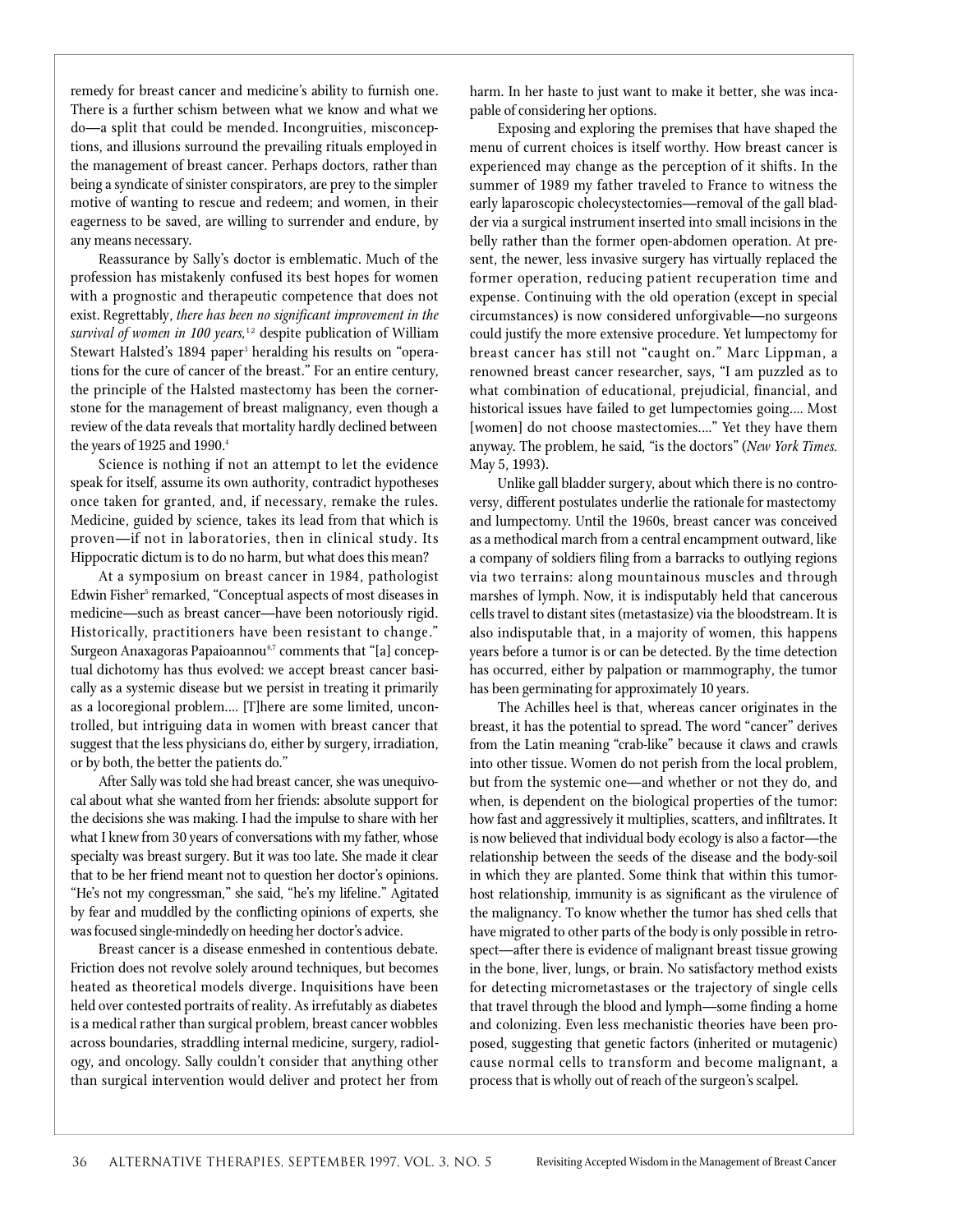It is all the more baffling that, fully aware of these data, Sally's doctor assured her by saying, "We got it all." What he meant was, "I hope that you have no cells maturing in a distant site, but there is no way for me to know that. What I know is that the 1.5-cm tumor that was in your breast is no longer there, and that this would be the case whether we'd done a mastectomy or lumpectomy. The reason I did a mastectomy is to prevent local recurrence, even though I'm aware that local recurrence itself has no impact on survival and that women who have lumpectomy live just as long as those who have mastectomy. Survival depends on the systemic picture." If the horse bolted before the stable door was shut, no repair of the barn or its latch will be of consequence. Similarly, no use will come of removing more and more breast, or the chest wall, or nearby lymph tissue, if the malignant cells have taken up residence in the femur, liver, or lungs.

By now it's well known: it is not necessary for a woman to lose her breast in an effort to save her life. Yet the majority of physicians still subscribe to the belief that mastectomy is the "gold standard," even though they are fully cognizant of equivalent outcomes for the less invasive lumpectomy. Despite the National Cancer Institute's (NCI) declaration in 1990 that lumpectomy followed by radiation is the preferred therapy (note 1), only 26% of diagnosed women today receive the breast-conserving lumpectomy. Most doctors advise in favor of mastectomies, and most women have them, demonstrating that data alone are not powerful enough to spur change—in medical or social practice.

In Vienna in 1848, for example, Ignaz Semmelweis discove red that women who died following childbirth of puerperal fever were infected as a result of physicians failing to wash their hands between deliveries. Yet because of the complete entrenchment of practice, doctors not only offered up great resistance to his ideas, but fiercely ridiculed him for suggesting that respectable physicians needed to wash their hands. Even though the death rate in Semmelweis's clinic dropped immediately, it was not until Louis Pasteur presented his theory of germs 3 decades later that routine cleanliness was integrated into practice.

Thirty years after encouraging the continuation of the war in Vietnam, former Secretary of Defense Robert McNamara 8 said in retrospect that we should have left sooner. What is categorical and undisputed in one epoch may be reversed in another. One hundred years after William Stewart Halsted popularized what came to be known as the Halsted mastectomy, the large majority of women diagnosed with breast cancer still undergo a modified version of his procedure—even though no good data indicate that mastectomies have ever effectively resolved the wracking actuality of cancer.

This rather drastic surgical routine has flourished during the same century that ushered in the domain of science with its stringent standards of efficacy. How did a speculative hypothesis become converted into an unquestionable dogma, slipping through the net of scientific rigor and leading even the most conscientious to forsake corroboration? Somehow the correlative has been twisted and tangled into a confused web of causality, and fingers have been pointed in mistaken directions.

Scientific facts are not merely discovered—they are produced. Laboratories are not sterile environments from which subjectivity is hygienically excised, but a place where physicians immersed in their own value systems rely on conceptual models and draw on their personal experience. Medicine is as much a cultural product as a scientific endeavor. Acceptance of medical ideas hinges not solely upon evaluations of impartial evidence, but also upon social networking, political savvy, patronage, and an adherence to protocols in vogue. Medical knowledge, like any other, is contingent on the context within which it is constructed. Subject to voluminous acts of interpretation, it is a perpetual challenge to keep a keen eye on clinical efficacy.<sup>9</sup>

# **RECENT HISTORY: LABOR PAINS AND THE BIRTH OF A PROFESSION**

Today medical institutions have such massive weight and are so embedded within our social landscape that they appear as creations of nature, like the Rocky Mountains. It was not so long ago, however, that the medicine familiar to us today was born. To fathom how Halsted's promulgation of the mastectomy has advanced virtually uncontested since the close of the 19th century, the ground from which it emerged must be sifted, including medical thinking in Europe toward the close of the 19th century, the cultural climate in America, the social history of American medicine, and the burgeoning professionalization of surgery. The singular influence of William Stewart Halsted himself must also be pondered.

There was tremendous activity in medicine toward the end of the 19th century. The profession of nursing originated in London after the Crimean War, when Florence Nightingale founded a school for nurses in 1860. In America Clara Barton founded the Bellevue Hospital School for Nurses in 1873. By 1900 there were 432 nursing schools, and by 1910 there were 1129 more. The trajectory of surgery as a profession mimicked nursing: whereas Midwesterners William and Charles Mayo recorded only 54 operations in the 3 years before 1893, in 1900 they chronicled 612; by 1904 the number exceeded 1000. Wilhelm Roentgen's discovery of x-ray technology in 1895 improved diagnosis, and by 1916, with the aid of Marie Curie, new treatments were being generated as well. Furthermore, the flowering of surgery can be attributed to the discovery of ether as anesthesia, permitting operations to be performed without undue pain; the disinfectant carbolic acid, averting sepsis; and the honing of specialized skills, distinguishing expert surgical craftsmen from the less competent general practitioners.

In Vermont in 1843 there was a 50-cent fee for a doctor's visit at less than half a mile, a \$1 fee between a half and 2 miles, \$1.50 for 2 to 4 miles, and \$2.50 for more than 4 miles. In a 1910 survey, 96 physicians using horses reported costs that worked out to 13 cents per mile, whereas for 116 doctors using cars for which they paid less than \$1000, the cost per mile was 5.6 cents. The advent of the automobile considerably widened the market.<sup>10</sup>

Although ether anesthesia was first demonstrated at the Massachusetts General Hospital in 1846, postsurgical infections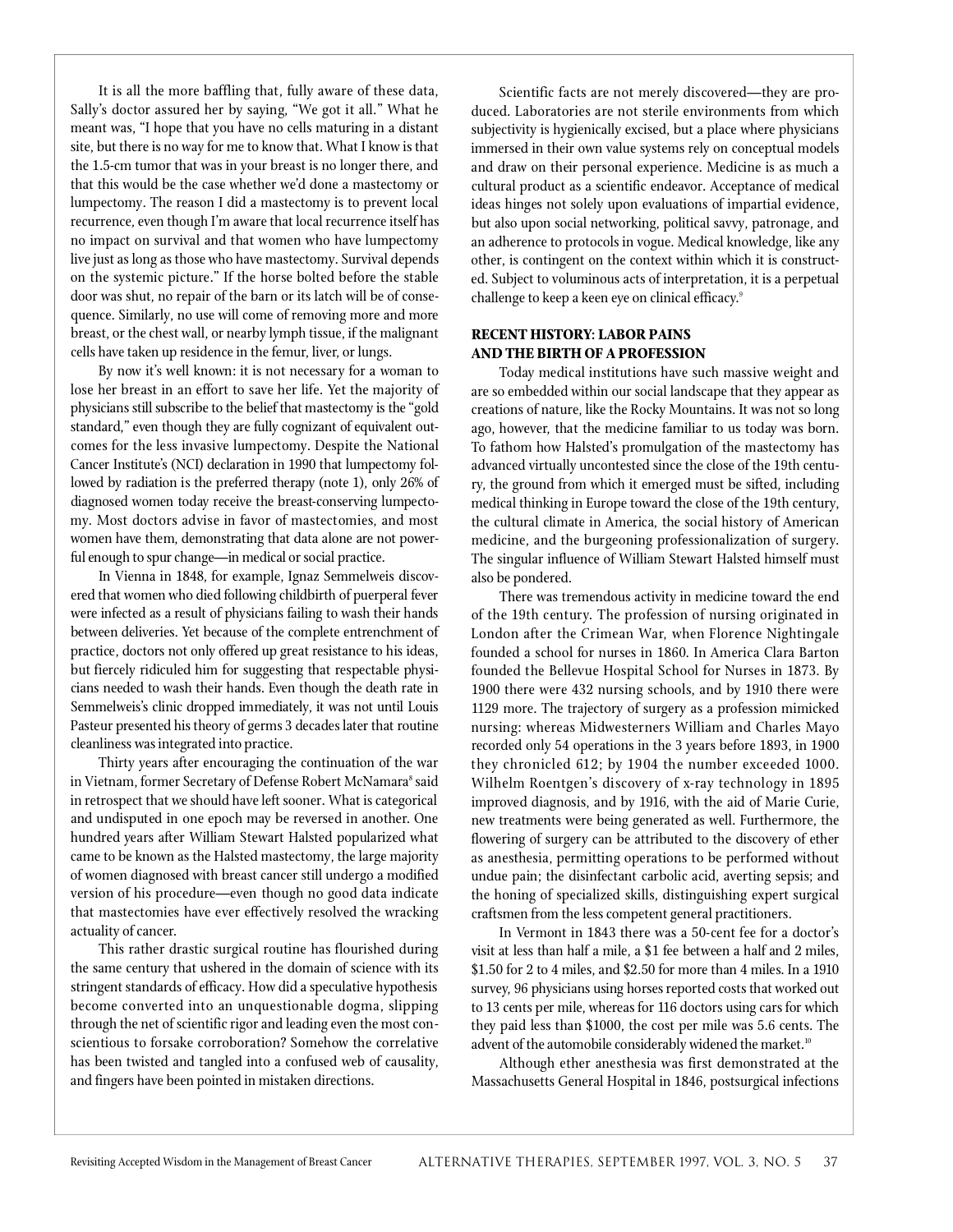caused such high mortality that major surgery was nicknamed a "capital operation." Neither carbolic acid, needed to eliminate microorganisms during surgery, nor sterile procedures were accepted practice until much later. Joseph Lister published papers on antisepsis in 1867 and lectured for 3 hours on the subject at a medical congress in Philadelphia in 1876.<del>''</del> But at the first meeting of the American Surgical Association in 1883, more speakers opposed his principles than supported them, steadfastly disregarding reports that in European hospitals that implemented his methods, postsurgical problems such as gangrene were no longer rampant. As late as 1900 most surgeries were conducted in the home because hospitals were feared as filthy, foul houses of death.

In 1847, the American Medical Association (AMA) was founded in an effort to upgrade the profession. They vowed that raising educational standards was their ticket, but it took another 60 years for their train to pull into the station. The AMA tracked the career choices of 12,400 men graduating from elite colleges between 1800 and 1850, finding that only 8% became physicians, while more than three times that many entered the clergy and legal professions. The AMA interpreted this as signifying a disdain for medicine among "educated talent."<sup>10</sup> Confirming their suspicions, in 1880 fewer students at medical schools had bachelor's degrees than at either law or divinity schools.

In those days, medicine offered more status than wealth doctors were a cut above manual laborers. Unable to earn a living solely by practicing medicine, doctors cultivated livestock, pulled teeth, mixed herbal preparations, nursed patients through long and difficult nights, and embalmed the dead. Throughout medical history surgeons were regarded as the least sophisticated and learned craftsmen in the guild, trained principally in the use of their hands through apprenticeship, many with barber-surgeons. A carryover of this remains in England today—internists are referred to as doctor, and surgeons as mister, denoting their lesser rank.

As for the specialty of surgery, in 1876 Samuel Gross of Philadelphia wrote his observations about the American surgical scene: "Although this paper is designed to record the achievements of American surgeons, there are, strange to say, as a separate and distinct class, no such persons among us. It is safe to affirm that there is not a medical man on this continent who devotes himself exclusively to the practice of surgery."<sup>12</sup> It was Gross who founded the American Surgical Association in 1880, but it would take at least another 2 decades for surgery to become established as a legitimate profession.

Although doctors were aspiring to an image of erudition, few actually completed much higher education. Both of my grandfathers graduated from Long Island College Hospital in 1914 with high school diplomas, never having attended college. Henry Beinfield went on to perform tonsillectomies, earning \$900 a week while his nurse and chauffeur earned \$8, whereas Harry Koster set up his own research hospital, frequently publishing in *JAMA* and *Archives of Surgery.*

Princeton sociologist Paul Starr<sup>10(pp79,80)</sup> says, "Acknowledged

skills and cultural authority are to the professional classes what land and capital are to the propertied. They are the means of securing income and power. For any group, the accumulation of authority requires the resolution of at least two distinct problems. One is the internal problem of consensus; the other is the external problem of legitimacy."

In terms of consensus, physicians were struggling mightily to come to agreement about their common rules and standards. Internal divisions beset the profession from the mid-19th century until the early part of the 20th century. Concerning legitimacy, in Europe medical degrees granted deference and respect, but in America the meager educational requirements left physicians with a perilously slender margin between themselves and their patients—and sometimes no margin at all. Therefore their powers of persuasion, along with their ability to kindle feelings of confidence and trust, were critical to their success. In America a physician's standing was tied to his own family background, as well as the social rank of his patients. At the top were men who, like William Stewart Halsted, had graduated from elite colleges, attended medical school, and received further instruction in Europe.

Although the AMA was in its infancy in the mid-19th century, it wasn't until 50 years later—the early 1900s—that medical societies began replacing the internal dissension and competitive relationships among doctors with a brotherhood of shared interests (note 2). But in 1900 the AMA still sought to address the issue that had motivated its formation: control of medical education. This was the chosen methodology to consolidate the profession: standardized schooling would ensure both conforming ideas and uniform practice.

Reform of medical education had its beginnings in the 1870s when the Quaker merchant Johns Hopkins died in 1874, willing half of his \$7 million estate to found a university, and the other half to build a hospital. At the time, this was the most substantial endowment in American history, setting the precedent for linking laboratory research with clinical patient care. The prototype came from Europe, where laboratories in physiology, chemistry, pathology, and histology were transforming hospitals. Johns Hopkins University opened in 1876, the hospital in 1889, and the medical school in 1893. Johns Hopkins School of Medicine had the hitherto unheard of admission requirement of a bachelor of arts degree, and the curriculum was lengthened from 3 to 4 years. The crucial half million dollars needed to complete the school was donated by wealthy Baltimore women who made their offer contingent upon the admission of women on the same basis as men.

Johns Hopkins was the paragon of virtue in the eyes of the AMA. This single institution had—and continues to haveenormous leverage on the course of medicine. The policies ensconced there determined which institutions survived to govern the field, how they were structured and administered, and what ideology would triumph (note 3).

Finally standards were being set for medical education as graduate study, with strength in both science and clinical medicine. The next advance was creating residencies in specialized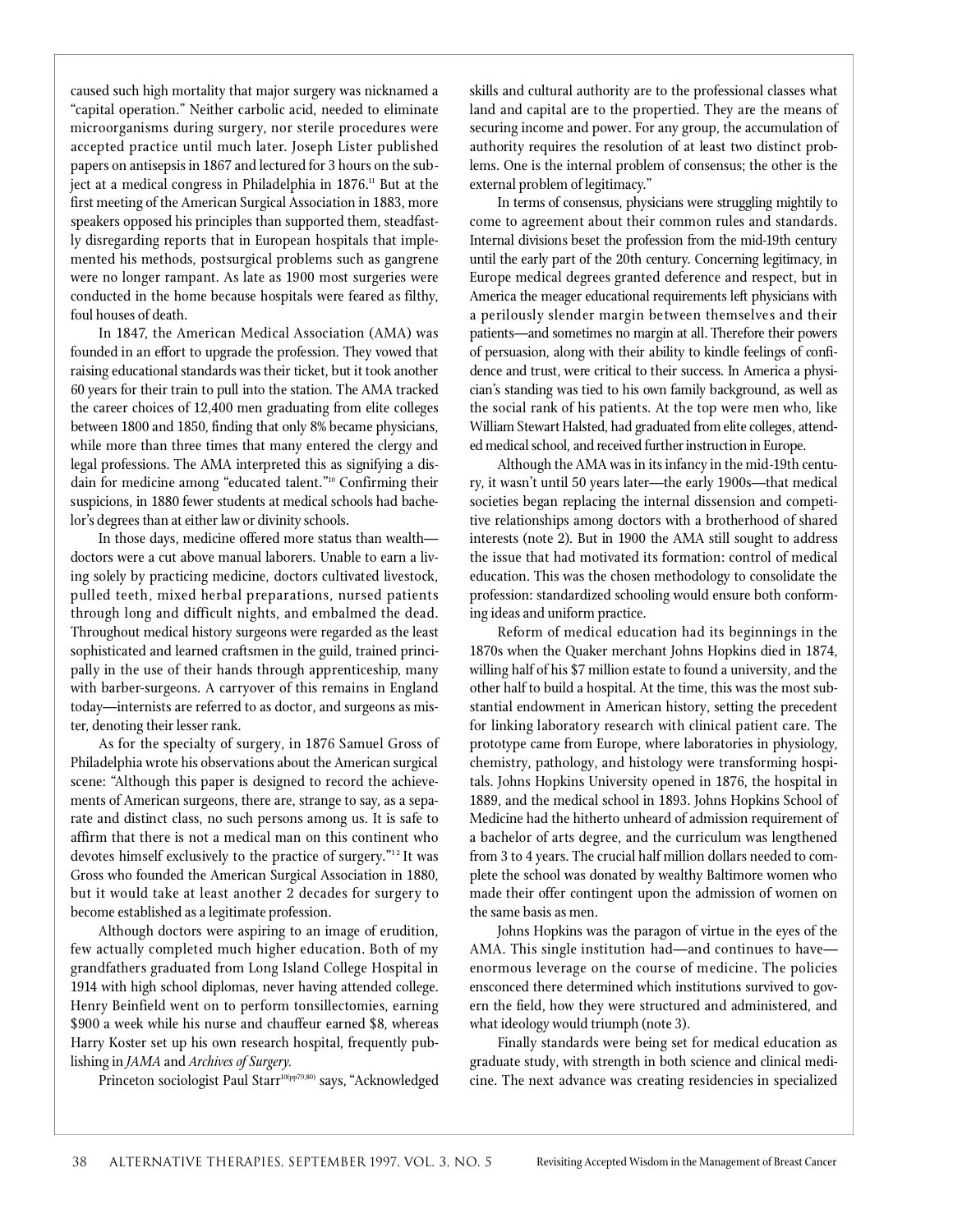fields. Two towering giants in medicine, William Welch, a pathologist, and William Osler, an internist, were dedicated to building Johns Hopkins as the archetype for training not only physicians, but medical scientists as well. Welch, however, vied for the interests of research, whereas Osler championed the interests of clinical medicine. Osler admonished: "Care more for the individual patient than for the special features of the disease.… Put yourself in his place … enter into his feelings, scan gently his faults. The kindly word, the cheerful greeting, the sympathetic look—these the patient understands."<sup>13</sup> Osler further expressed concern that patient care might suffer if it became completely subservient to research, but Welch differed, determined to elevate the role of science in medicine.

# **THEN AND NOW: HISTORY OF CANCER OF THE BREAST**

The earliest known chronicle of breast tumors was recorded on Egyptian papyrus more than 3000 years ago, but no treatment was described. During the Middle Ages, mastectomy was wielded as tortuous punishment against women accused of religious or political deviation, such as Saint Agatha, patron saint of the breast. In France in the 1820s it was hypothesized that certain personality dispositions were considered to be more prone to breast cancer than were others. Women with a "bilious constitution and a dejected, melancholy character," for example, were especially predisposed.<sup>14</sup> In Italy in 1842 Domenico Rigoni-Stern analyzed statistical data from death registries and noted that breast cancer incidence increases with age, and that unmarried women are at greater risk than married women.<sup>14</sup> Judgments that blamed sad or angry women for bringing breast cancer on themselves as well as the prescient insight that child-bearing affects the incidence of this disease both occurred more than a century ago, repeating echoes across a historical canyon.

One of the earliest recorded nonpunitive mastectomies was performed by the accomplished surgeon James Syme (whose daughter married Joseph Lister) in a surgical amphitheater in Edinburgh in 1830. Dr John Brown, recollecting the event in 1863, tells us,

Allie stepped up on a seat, and laid herself on the table … arranged herself, gave a rapid look at James [her husband], shut her eyes … and took my hand. The operation was at once begun; it was necessarily slow; and chloroform-one of God's best gifts to his suffering children—was then unknown. The surgeon did his work. The pale face showed its pain, but was still and silent.… It is over: she is dressed, steps gently and decently down from the table, looks for James, then, turning to the surgeon and the students, she curtsies—and in a low, clear voice, begs their pardon as if she has behaved ill. The students—all of us—wept like children; the surgeon wrapped her up carefully, and resting on James and me, Allie went to her room.<sup>4</sup>

Four days later, Allie Noble developed an infection that she

did not survive. Surgery was excruciating and death from it a likely possibility before anesthesia and asepsis. Interestingly, Symes also noted in 1842: "The result of operations for carcinoma when the glands are affected is almost always unsatisfactory, however perfectly they may seem to have [been] taken awa y. The reason for this is probably that the glands do not participate in the disease unless the system is strongly disposed to it."4(p650) British breast physician Michael Baum<sup>4(p650)</sup> comments that "[t]his statement is of great historical significance for two reasons. Firstly, it illustrates that surgeons long before the Halsted era were attempting perfect clearance of the axilla. In addition, it also illustrates that they recognized that such efforts were futile in the presence of extensive involvement, a sentiment that was ignored for a further 120 years."

Accidents in which women's breasts were caught in the wringers of old-fashioned washing machines were commonplace. After such a mishap, women would visit their doctors because of tenderness, swelling, and pain. Probably because an existing lump was noticed following such an accident, it was supposed that breast cancer was caused by trauma. This is one early example of the coincidental being mistaken for the causative. But for the most part, before routine palpation or mammography, breast cancer was not recognized by subtle signs. Instead, women suffered from glaring complaints, such as oozing ulcerations and the malodorous weeping of distended, deformed, throbbing, eroded flesh. Such agonizing symptoms, even more than implacable death, caused the worst despair. In the context of the times, it was highly desirable to seek a cure for these symptoms—to remove the field upon which the game was played, annihilate the messenger (if not the message), and abort the short-term pain (if not the final demise). Today, though there is a pervasive amorphous panic, a spiny dread of death, in this country there are never open, rank, leaking wounds.

In the 19th century, women with breast cancer were in a social sense considered to be lepers—it was a disgrace as well as a medical problem. As late as the 1960s breast cancer was not publicly discussed and women did not openly volunteer that they had the disease. (It was not until 1974 that by announcing her breast cancer diagnosis, First Lady Betty Ford pierced the public veil on the subject. President Ford did not hesitate to decide that she would have a mastectomy.)

Perhaps what Halsted meant when he promised to "cure" carcinoma of the breast was to remove the immediate and recurring misery, not the disease itself or its eventual outcome. In Halsted's paper, published in 1894, he acknowledges: "The efficiency of an operation is measured truer in terms of local recurrence than of ultimate cure."<sup>3(p302)</sup> But Halsted's zealous victory over local recurrence assumed a life of its own and later followers confused elimination of symptoms with a remedy for the disease. In the urgency to effect an absolute cure, progressively more and more tissue was expunged in an attempt to avert "recurrence." The concept that removing the breast would erase the disease was irresistibly seductive. It is useful to trace the intellectual origins of this theory.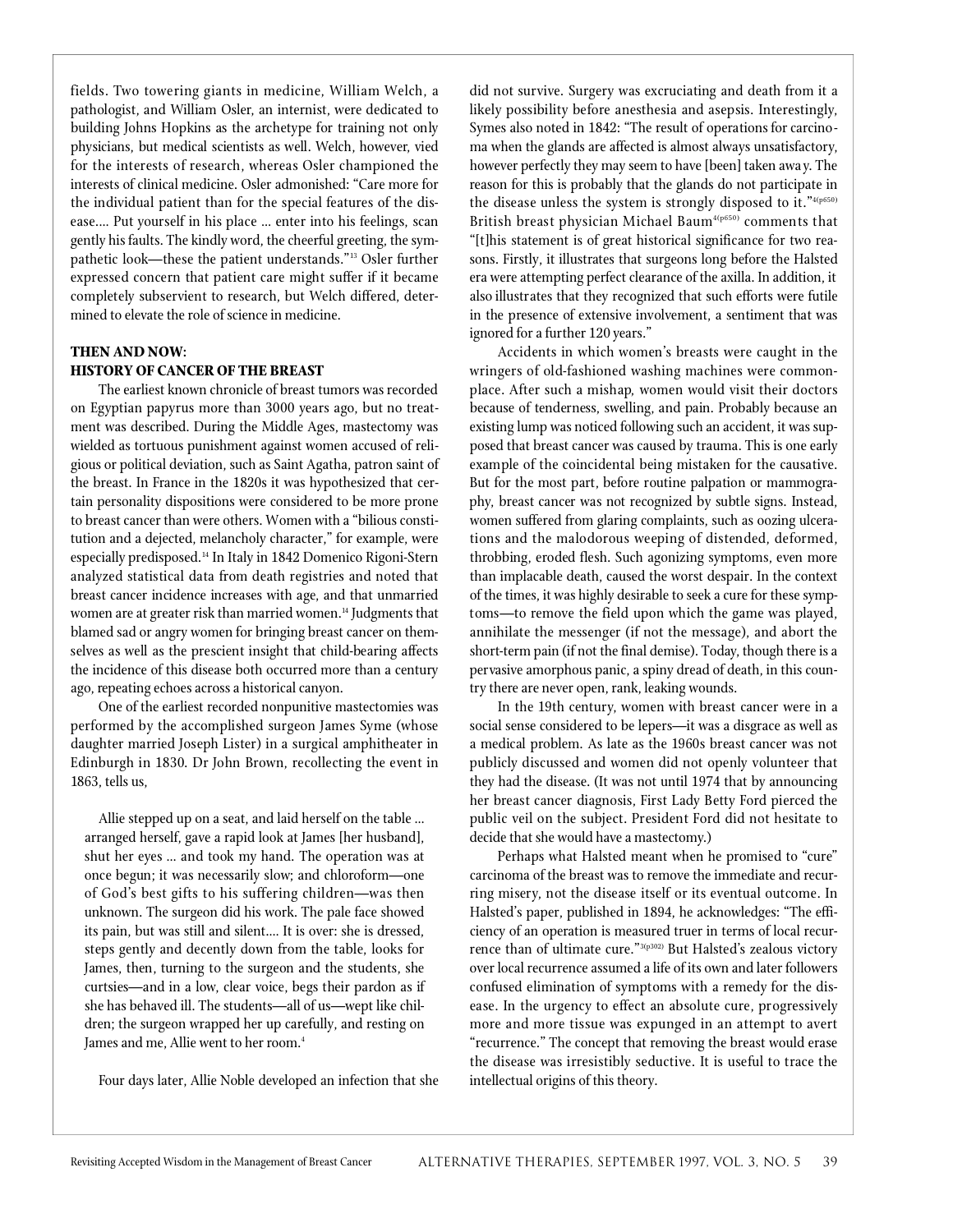#### **A Short History of Ideas: Virchow's Influence**

Tuberculosis, the sovereign disease of the 19th century, was the leading cause of death, as feared as it was widespread. In Europe, the work of the German physician Rudolph Virchow  $(1821–1902)$ , the father of "cellular pathology," advanced medical knowledge. His contributions were substantial; for example, he identified leukemia in 1845 and in 1846 articulated the process by which blood clots become obstructive. At a time when medical focus was narrowed to the courses of particular diseases, Virchow both broadened and magnified the lens by gazing into the nature of specific pathophysiological processes. He mapped the tissue reactions of atrophy, hypertrophy, inflammation, embolism, necrosis, tuberculosis, cancer, fibrosis, and calcification. Many of Virchow's concepts have withstood the test of decades, but a few of his ideas were off course. Because of his immense stature, however, his faulty conclusions were also fully embraced and perhaps disproportionately influential.

Virchow proclaimed the tissue changes characteristic of tuberculosis as emblematic for the disease process in general, and cancer in particular. His revolutionary biological model of breast cancer professed that tumors arose within the skin, rather than as a systemic disorder, invading locally and centrifugally in all directions, spreading along the planes of muscles and through lymphatic channels. Furthermore, Virchow thought that the lymph nodes under the arms acted like filters, blocking the spread of the disease to the organs and skeleton. If the tumor burden penetrated the lymphatic defenses, then the disease progressed in an orderly manner from the center outward to the chest, trunk, upper arms, and thighs.

Virchow was not a clinician. He did not engage in the care of patients, instead focusing solely on tissue reactions in the lab. His positive disdain for clinical evidence became an intellectual trend. A tacit reverence for and acceptance of Virchow's theory that the lymph is the highway of the cancerous process persist today, though we know that metastases require blood supply (angiogenesis) and also travel through the circulatory system to distant (metastatic) sites.

#### **The Legacy of William Stewart Halsted**

Virchow and Halsted were characterized by monumental achievements. Just as Virchow was credited as the most influential early figure in German medicine, so Halsted occupies that position in American surgery. More than any other physician, Halsted was personally instrumental in the genesis and rise of the specialty of surgery. First, he performed operations that only highly trained specialists could duplicate; second, he transformed surgical education by establishing a residency program in surgery, overturning a hierarchy in medicine that had endured for centuries in both Europe and America. Halsted singularly hoisted surgeons to the pinnacle of the social caste of medicine.

In 1852, when Halsted was born, his family owned the textile import firm of Halsted, Haines and Company (note 4). Halsted attended boarding school at age 10, graduated from Phillips Andover, and joined the Yale Class of 1874. He then entered the College of Physicians and Surgeons in New York (which was to become the Columbia School of Medicine) for the customary 3 years, interned at Bellevue in 1876 during medical school, then in 1878 studied for 2 years in the illustrious medical centers of Vienna and Germany. After returning from abroad, Halsted put Virchow's theories into practice, performing operations that removed the entire lymphatic and muscular field surrounding carcinoma. The golden rule for the management of breast cancer hence became the Halsted radical mastectomy.

Halsted introduced techniques and set standards that are now customary, but which at that time were startling surgical innovations—namely, radical *en bloc* removal of the breast; hernia repair; refined thyroidectomy and intestinal anastomosis operations; a completely bloodless operating field and uncompromising sterility; careful, meticulous, anatomically precise surgical dissection that minimized undue trauma to surrounding tissue; direct blood transfusion; and fastidious closure of the wound, layer by layer, with silk sutures.<sup>11(pp386-421)</sup> When Halsted's operating room nurse and soon-to-be wife, Caroline Hampton, developed a rash from handling irritating solutions of mercuric chloride, Halsted wrote to Goodyear Rubber and requested that they produce an experimental pair of thin rubber gloves. On trial, they were so successful that more were ordered, and now no surgery can be imagined without them. (Although Halsted was neither the first surgeon to perform a mastectomy nor the first to use rubber gloves, because he popularized them in America it is he who is given credit for them [note 5].)

Halsted was surgeon-in-chief and professor of surgery at Johns Hopkins at the time the medical school opened in 1893. Having personally observed the European medical nobility (Virchow, Billroth, Kocher, von Volkmann), he emulated them, hitching the pathology laboratory to the surgical theater, splicing science with clinical practice. Reproducing the best of what he had witnessed a dozen years before, Halsted created the first and foremost surgical residency program in America, directing it for 3 decades. The seeds of his philosophy were sown deep, far, and wide—his residents initiated top-notch residency programs across the country, graduating 166 chief residents who bred successive generations of surgeons. Halsted also trained more than 50 teachers—among them men who became professors of surgery at Harvard, Stanford, Yale, Johns Hopkins, Cornell, Pittsburgh, Cincinnati, Virginia, and other exceptional schools of medicine. This group produced a second generation of 139 teachers of various ranks, influencing a prestigious and vast swath across the geographical landscape of medical education.<sup>15</sup> They proceeded to teach others, insuring that Halsted's views were so broadly disseminated that they became the official guideposts and doctrine of the surgical world.

The early 1880s, a decade before Johns Hopkins Medical School commenced, were productive and prolific for Halsted. He published 20 scientific papers, lectured in anatomy at his alma mater, became an associate in a surgical practice at Roosevelt Hospital, and set up the outpatient clinic there. But by 1885 this had changed and Halsted's ability to deliver lectures as well as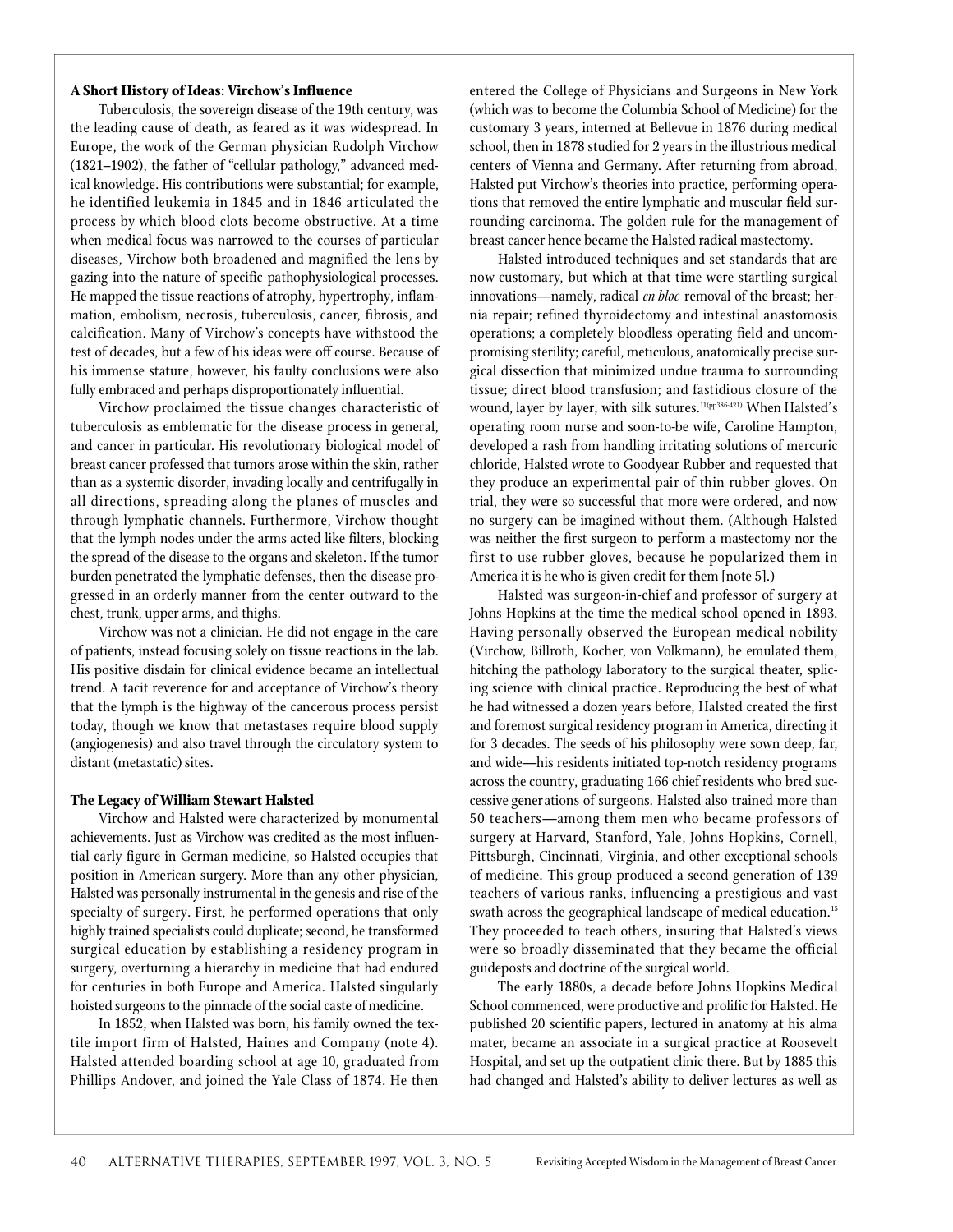his attendance at professional meetings dramatically waned. Although a well-kept secret at the time (which wasn't confirmed conclusively until 1969, when the diary of William Osler was unlocked and disclosed), Halsted's study in Europe had launched him into a cocaine and morphine addiction that was to last the rest of his life. Halsted's dependence began in Vienna in 1884 when ophthalmology resident Karl Koller discovered that a few drops of cocaine numbed the surface of the eye. This discovery led to the use of local anesthesia and, curiously enough in the light of history, was proposed by none other than Koller's friend, Sigmund Freud, then a 28-year-old neurologist (note 6).

Both Freud and Halsted, inspired by Koller, undertook their own investigations. In 1884, Halsted began injecting this remarkable substance into himself and his colleagues to determine its effect in blocking nerve conduction (note 7). From this time forward, Halsted struggled with a successfully clandestine yet sometimes debilitating addiction that profoundly altered his personality, yet never eclipsed his medical life. Welch, the renown Johns Hopkins pathologist and Halsted's dutiful friend, took him sailing on a 2-month voyage through the Caribbean in the winter of 1886, hoping to correct his habit. But Halsted was admitted to Butler Hospital in Providence for 7 months later that same year, and for 9 months in 1889. Halsted's addiction effectively terminated his career in New York. Again Welch rescued him by inviting him to Baltimore and securing him an appointment at Johns Hopkins.

William Osler, Welch's partner in shaping the medical school as well as its first professor of medicine, regarded as the most eminent clinician of his time, entered in his diary that 6 months after Halsted had been awarded his full position at Johns Hopkins, he saw him in a severe chill, realizing that he was still taking morphia. Having gained one another's confidence, they discussed that Halsted had never been able to reduce the amount to less than three grains daily (one grain equals about 60 mg). Osler also recorded that he did not think anyone suspected Halsted's habit—not even Welch, who assumed the addiction had been conquered. Later Osler added that in 1898 Halsted reduced his dose to  $1\frac{1}{2}$  grains—nine times the standard  $10~\mathrm{mg}$ of morphine prescribed for severe pain today. Halsted permitted the popular deception to persist that he had been "cured" after his second hospitalization; in the public eye, he was clean. His close friends, however, noted that the socially exuberant extrovert who had studied in Europe had returned strangely altered.

Halsted's distinguished resident, Harvey Cushing-the progenitor of neurosurgery, the chief of surgery at Harvard, and the man for whom Cushing's Disease was named—knew Halsted only after his temperamental shift. Upon Halsted's death in 1922, Cushing eulogized his mentor (*Yale Alumni Weekly*. February 23, 1923), regarded by many as the most eminent surgeon of his time:

[Halsted] was a man of unique personality, shy, something of a recluse, fastidious in his tastes and in his friendships, … the victim of indifferent health, he nevertheless … may be considered to have established a school of surgery comparable, in a sense, to the school of Billroth in Vienna.… [A]n aristocrat in his breeding, scholarly in his habits … having little interest in private practice, he spent his medical life avoiding patients.... A bed-to-bed ward visit was almost an impossibility for him. If he was interested he would spend an interminable time over a single patient, … carrying the problem to the laboratory and perhaps working on it for weeks.

Halsted's lack of interest in his patients as people was reminiscent of the heroic Virchow. He was scrupulous and painstaking in the surgery itself, yet harbored an aversion for interaction as a form of caring for his patients. At the same time, he fashioned himself as their savior. Most significantly, the complicated radical mastectomy launched surgeons on a trajectory of prestigious professional accomplishment. Because of the anatomical and technical prowess required, in 1898 surgeon Frederick Gerrish<sup>16</sup> said of Halsted's radical mastectomy: "We now have an operation which should be regarded as unjustifiable for the general practitioner."

Virchow and Halsted were uncommonly devoted medical scholars and sleuths. Hooked on deciphering pathological mysteries, the interest of science was their priority. Surgery afforded the chance for live dissection, an occasion immensely more instructive than the scrutiny of cadavers. Throughout surgical history, peeking within the pulsing inner sanctum yielded scholarly returns, even when there appeared to be no profit for the patient.

Advances in knowledge sometimes occur in the absence of therapeutic gain—the interests of clinicians and researchers are interdependent, but not necessarily identical. Lithographs of Halsted's early mastectomies illustrate exceptional textbook learning opportunities, showing the skin vividly peeled back from the chest wall, exposing the vast web of glands and vessels. On the other hand, women were left with a large, open chest wound thick with clots that sometimes took months to heal. Halsted defined success by the tissue samples gleaned and the perfection of the technique employed. Ultimately, however, contrary to concurrent insights, he believed in Virchow's notion that cancer spread to muscles via lymph.

As late as 1907, in a follow-up paper titled "The Results of Radical Operations for the Cure of Cancer of the Breast," Halsted<sup>17</sup> echoed Virchow's flawed theory, writing:

I recall … cases … in which general metastasis was believed, erroneously, I think, to have occurred by way of the bloodvessels [*sic*].… We believe, with Handley, that cancer of the breast, in spreading centrifugally … before involving the viscera may become widely diffused along surface planes.… It permeates to the bone rather than metastasizes to it, and, by way of the lymphatics, along facial planes … the liver may be invaded by way of the deep fascia … the brain by the lymphatics accompanying the middle meningeal artery.... Though the area of disease extends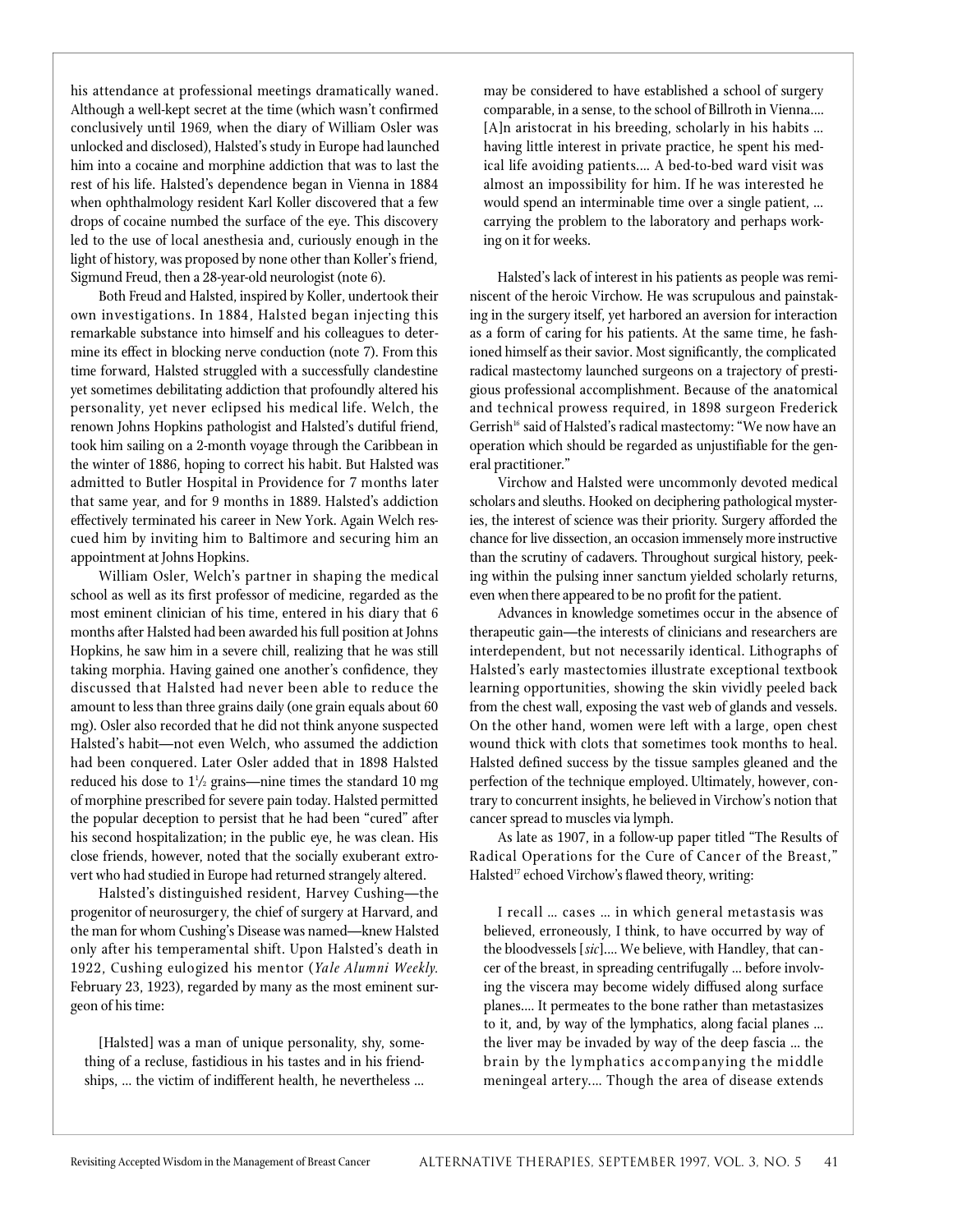from cranium to knee, breast cancer in the broad sense is a local affection … invariably by process of lymphatic permeation, and not embolic by way of the blood. If extension, the most rapid, takes place beneath the skin along the fascial planes, we must remove not only a very large amount of skin and a much larger area of subcutaneous fat and fascia, but also strip the sheaths from the upper part of the rectus, the serratus magnus, the subscapularis, and, at times, from parts of the latissimus dorsi and the teres major. Both pectoral muscles are, of course, removed. A part of the chest wall should, I believe, be excised in certain cases, the surgeon bearing in mind always that he is dealing with lymphatic, and not blood, metastases.... It must be our endeavor to trace more definitely the routes travelled in the metastases to bone, particularly to the humerus, for it is even possible in case of involvement of this bone that amputation of the shoulder-joint, plus a proper removal of the soft parts, might eradicate this disease.... So, too ... amputation at the hip-joint may seem indicated.

Halsted proposed the notion that more is better, suggesting the removal of the sheath covering all muscles surrounding the breast, the upper part of the abdominal muscle that extends from the rib cage to the pubis, those that control the motion of the shoulder blade and rotate the arm, and, in some cases, removal of the arm and hip as well. Halsted's hypothesis is captured above: to contain the disease it may be necessary to excise all contiguous areas. Of particular note is that this flawed logic persists today. Cancer continues to be treated more like dry rot in the rafters of a house than microbes in a river.

In 1886 Rudolph Matas (1860–1957), founder of the Tulane School of Medicine and the father of vascular surgery, visited Paris and observed breast operations there. Later, in 1898, Matas<sup>18</sup> followed Halsted's protocol, but remarked,

But if we were to follow this principle of prophylactic extirpation to its legitimate and logical conclusions we would be compelled to control part of the vascular (venous) channels which drain the region, as these are just as likely to serve as avenues of dissemination as the lymph tracts. The impracticability of such a proposition is so grossly apparent that it would be absurd even to refer to it were it not that it demonstrates how imperfect and limited are our surgical re sources to cope with this illusive [sic] and far-reaching evil. The new operation will unquestionably greatly diminish the probability of *local recurrence*, but the patients will die, as a rule, just as quickly by regional and internal metastases as if a superficial operation had been performed.

It was common sense to Matas that cancer was as likely to spread via the blood vessels as via the lymphatic channels, and that if it had disseminated, no amount of local management would be sufficient. He comments that within the abiding logic, all the blood vessels must be removed, along with the lymphatic channels—a patently infeasible process. Although the observations expressed by Matas cast Halsted's model into doubt, the two were close personal friends. Because Halsted was his senior, Matas never crossed him.

# **MEDICAL VERACITY: AUTHORITY VS STANDARDS OF PROOF**

Early in the 1900s it was popular to employ gold salts in the treatment of tuberculosis and arthritis. Not until 1924 was a critical experiment undertaken in which, out of 24 people with similar disease, 12 received gold salts and 12 received distilled water. Those receiving the gold fared worse than did the untreated (control) group. Commenting on the experiment in retrospect, Harry Dowling said it was noteworthy because it introduced the notion of controlled therapeutic trials to eliminate false claims of efficacy. In addition, Dowling<sup>19</sup> contended the following: "The lesson was long overdue. If every therapeutic agent advocated for an infectious disease since 1900 could have been studied as rigorously, the medical profession would have fewer remedies, but the patients would have been exposed to less discomfort and danger, the community would have had less expense, and fewer patients would have died."

An experiment similar to the test for the efficacy of gold salts has yet to be undertaken for women being treated for breast cancer. Physicians sometimes issue proclamations that appear more like sacred doctrine than secular investigations. Reflecting on the shift of belief from religion to science in the 19th century, philosopher Søren Kierkegaard noted that visits with priests were being replaced by appointments with doctors. It was they who were deciding who was crazy or sane, sick or well, who should serve in the army and who should not. By determining how people are born and die; by naming disease; by interpreting feelings, behaviors, signs, and symptoms; and by issuing prognoses, doctors assume immense authority.

Authority by nature commands obedience. Medicine acquires cultural authority by dictating definitions of reality and forwarding judgments about which schema of meaning will triumph as valid. It is ironic that in an attempt to implement scientific advances, verification is sometimes ignored and the principles of science are set aside. At times the mere newness of a technology is taken as evidence of its superiority. An intrinsic contradiction in medicine also exists: because solutions are often fragmentary and incomplete—sometimes merely analytical and speculative—doctors try to avoid saying "we know," yet they must act as though they do! There is a grand expectation on the part of patients for deliberate, confident action to relieve suffering.

It is superbly American to, as the Nike advertisements exhort, "Just Do It." The preference for intervention over reflection is codified by tradition and practice; doctors charge higher fees for performing procedures than for cognitive services. Within this environment, in which deeds are valued more than deliberation, certainty more esteemed than doubt, an inexorable faith in future progress also exists.<sup>20</sup> It is paradoxical that a blind faith in reason sometimes supersedes the doctrine of proof.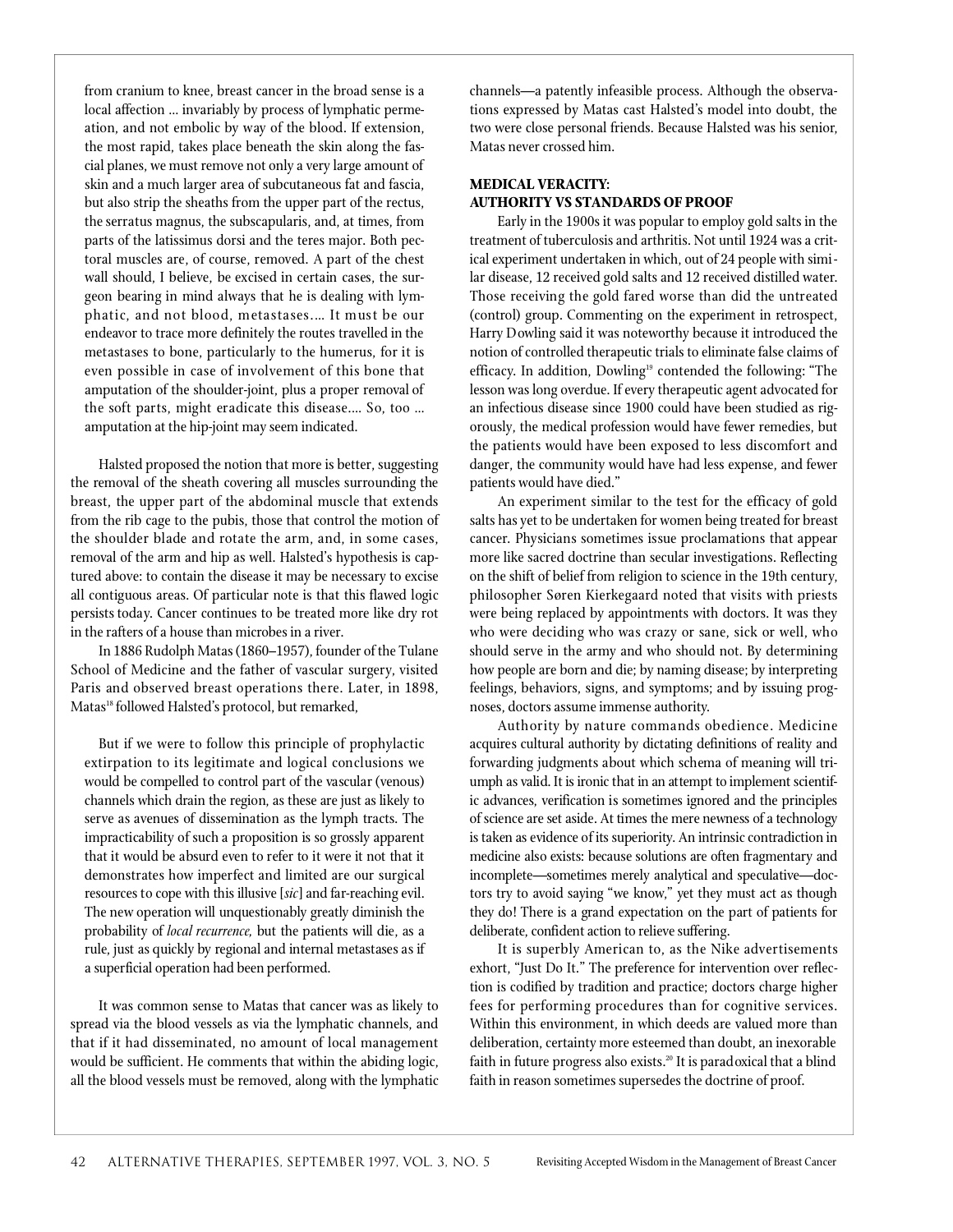Medical sociologist Paul Starr<sup>10(p55)</sup> comments that, in the beginning of the 19th century, "[t]he early empirical investigations showed that accepted techniques [like bloodletting] had no therapeutic value, yet there were no effective alternatives available to replace them." This bears surprising resemblance to the use of mastectomy—there is little evidence to validate its use when compared with lumpectomy, yet in a vacuum of viable alternatives it persists, because *at least it is something that we can do.* Surgeons are loyal to the Nike mentality, even if they wear Gucci on their feet. They are an athletic, action-oriented guild. When Halsted championed mastectomy as "the operation for the cure of cancer of the breast," he did not attempt anything less than complete conquest—a total solution. As captain of both the Yale boxing and football teams, he was nothing if not a man of action, p referring definitive solutions over thorny dilemmas.

#### **A CHRONICLE OF BREAST CONSERVATION VS REMOVAL**

The breast-conserving approach to the management of breast cancer is understood as the excision of the tumor itself, the lump, and a small margin of surrounding tissue, but not the entire breast. This is now called lumpectomy. The challenge to Halsted's teachings met with a legacy of disregard and disrespect within devout surgical gatherings.

Just as Semmelweis had been ridiculed for suggesting hygiene in childbirth decades earlier, so Sir Geoffrey Keynes of Britain was scorned when he introduced the breast-conserving tumorectomy with a radium needle insertion in the 1930s. Fiveyear survival rates were similar to those of Halsted's mastectomy, but Keynes was greeted with profound contempt during his lecture tour in the United States. Twenty years later, failing to adhere to surgical dogma, he was again punished when Scotsman Robert McWhirter spoke at a meeting of the American College of Surgeons. McWhirter suggested replacing radical mastectomy (removal of the breast, pectoral muscles, and lymph nodes) with what is now called a simple or total mastectomy (removal of the breast, leaving muscles and nodes) accompanied by radiation, and thousands of physicians thunderously booed him off the stage. McWhirter was not even challenging the conceptual model—merely simplifying the surgical procedure. Today the modified radical mastectomy (introduced by Patey and Dyson in England in the 1940s) consists of removal of the breast and nodes, leaving the pectoral muscles intact.

In the late 1940s, after attending Yale (Halsted's alma mater) as an undergraduate and completing medical school, my father, Malcolm Beinfield, did a surgical residency at Harlem Hospital. Harlem housed several prodigious masters of surgery at the time. However, unlike their counterparts at the Mayo Clinic, Memorial Sloan-Kettering, or Presbyterian hospitals—all of whom were part of the grand establishment of medicine, replete with highly endowed funding for the best and most advanced research—Harlem depended on old-fashioned empirical observation and pragmatic experience. The surgeons at Harlem questioned the logic of mastectomy for their patients with breast cancer. It was not until 1948 that Harlem's Louis Wright became the first black surgeon admitted to the American College of Surgeons. Perhaps the forming of independent clinical judgments was facilitated by his status as an outsider.

Joining the clinical faculty at Yale in the 1950s, my father witnessed Drs Ira Goldenberg and Leonard Prosnitz in the 1960s perform lumpectomies followed by radiation therapy. In 1964 he heard George Crile describe animal experiments that refuted the teachings of Virchow and Halsted: cancer cells did not spread predictably, lymph nodes did not act as filters, and access to vital organs occurred via the bloodstream as well as the lymph. In a 1955 article called "Common Sense in Cancer," Crile<sup>21</sup> warned against super-radical attempts to accomplish the impossible. He noted that for many surgeons, the presence of cancer justified anything that they elected to do: "They do not admit that attempts to cure incurable cancers usually do harm. Fear of cancer should not be exploited. Surgeons should not subject patients to useless operations in cancer's name.… This is not the solution of a problem, it is the definition of one.… When we cannot cure, we must be careful that at least we do no harm."

Yet at the same time that Crile was rethinking the model and suggesting a less drastic surgical intervention, Owen Wangensteen, himself a surgeon of great distinction at the University of Minnesota, submitted that the reason the Halsted mastectomy did not produce better results was that it was *not radical enough.* Wangensteen proposed what he called a superradical mastectomy, removing not only the pectoral muscles and lymph nodes of the breast and underarm, but the nodes adjacent to the sternum as well as a portion of the first rib and collar bone. It was necessary for him to saw through and split the sternum to excise the lymph nodes in the space around the heart. This brutal surgery required at least several weeks of hospitalization, and a number of women did not survive. To Wangensteen's credit, he noted his rather poor results, reported the operative deaths, and terminated the use of this procedure. He erroneously thought, however, that his "failure may have been in the execution of the concept rather than in the concept itself."<sup>22</sup>

In the early 1950s, Wangensteen's contemporary, Jerome Urban at Memorial Sloan-Kettering, excised a sizable portion of the chest wall in order to reach the internal mammary lymph nodes. Bypassing mortality, Urban performed a comprehensive calisthenic surgery (removing more tissue than anybody else) without any proven gain. Wangensteen and Urban were both clinical investigators whose approach to medicine appeared to regard patients primarily as experimental subjects.

In contrast to the super-radical mastectomy, Crile's arguments began to be echoed by brothers Bernard and Edwin Fisher, who in 1958 began studies that were to culminate in the genesis of the school of "biological determinism"—meaning that the outcome of treatment was predetermined by the biology of a systemic disease process. Unlike many of his predecessors, Bernard Fisher was a pioneer in the application of clinical research methodology, establishing the importance of prospective randomized studies, which have now become the standard. Prospective means preplanned and randomized means selected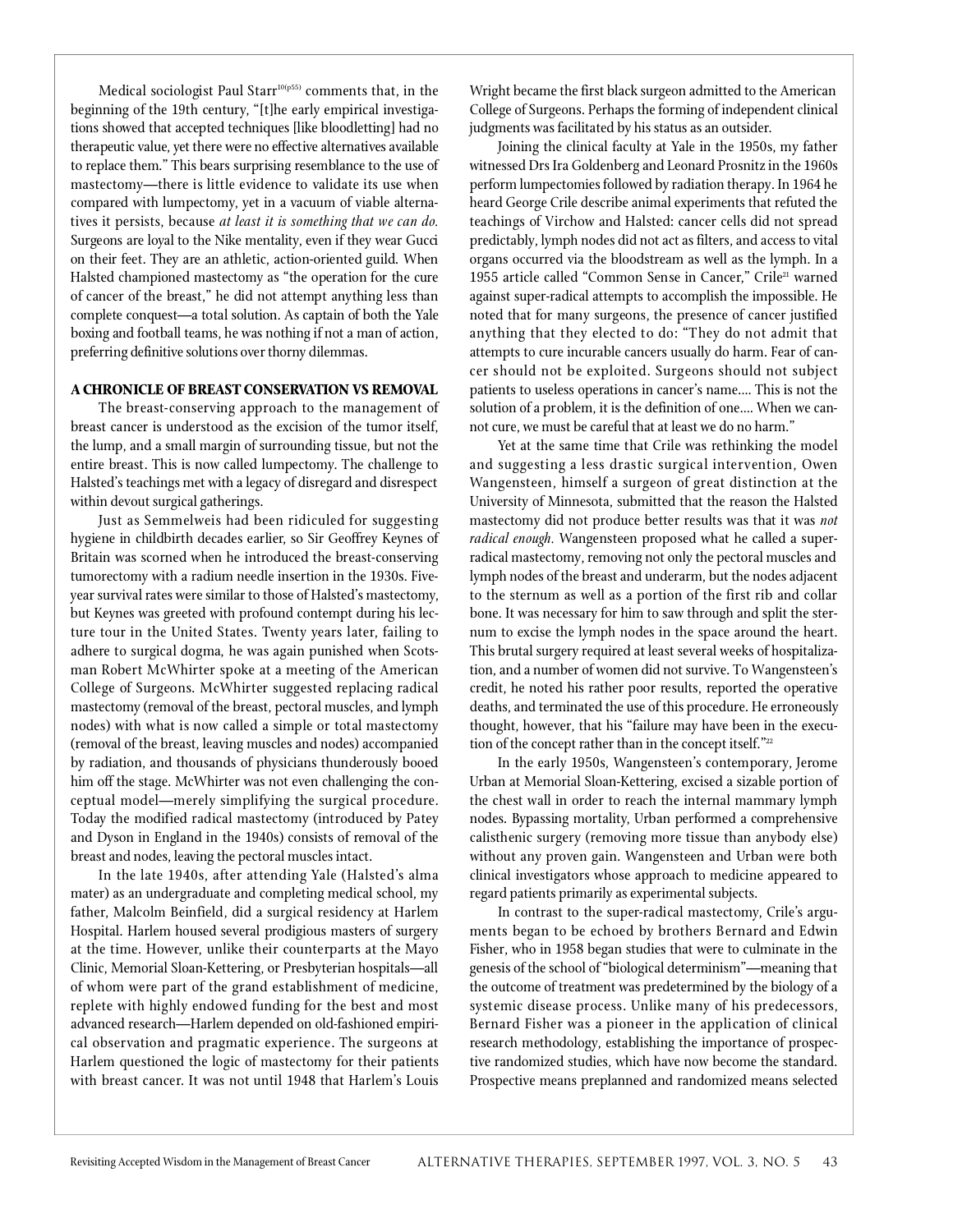by chance (such as every other chart). Through 23 clinical trials with thousands of women over decades, Fisher<sup>23</sup> clearly established that mastectomy had no survival advantage over lumpectomy with radiation in women with a tumor size that conformed to the criteria of the study: 4 cm or less.

It was my father's medical school roommate, Nathaniel Berlin, clinical director of the National Cancer Institute (NCI) through the 1960s and chairman of the NCI Breast Cancer Task Force until 1975, who secured funding for Fisher's studies after Congress passed the National Cancer Act of 1971. The climate was such that Fisher was unable to recruit enough American surgeons into the study—they were unwilling to venture beyond the conformity of ideas and established standards of practice, though Canadian physicians were willing. The atmosphere surrounding the clinical selection of lumpectomy over mastectomy remained charged well into the '80s.

My father performed his first lumpectomy in 1978, but not without derision from his colleagues. On occasion, the women he treated would request a second opinion from another surgeon. If a woman had metastatic disease—sometimes years following a lumpectomy-one colleague of my father's insinuated that had the woman come to him (rather than my father), he would have done the proper operation (mastectomy) and cured her, thus proving he was able to "get it all."

By modern standards, Halsted's studies were sloppy and unkempt. This is not completely incomprehensible, though, because his landmark paper proclaiming "operations for the cure of cancer of the breast" was based on research between 1889 and 1894, the same period that his addiction plagued him so heavily. For the bulk of 1889 he was even hospitalized in Providence. Although Halsted's study covered the period between June 1889 and January 1894, he mistakenly included women in his report from March 1894, three months after the study was closed. Halsted $^{\rm 3}$  stated: "Local recurrence is a return of the disease in the field of operation in the apparent or buried scar." Yet under the heading of women without local recurrence, he included those who recurred on their scar, contradicting himself. He focused on local recurrence, not survival, and tracked the women he saw for 3 years or less. Out of 50 cases, only 3 women were followed and found to be alive 3 years later. Eighteen were followed for less than 2 years, and 43 were followed for less than 3 years. If lumpectomy studies showed anything less than a 5-year survival, they would have been regarded as statistically laughable. But due to Halsted's authority and the ideological loyalty he inspired, his research methodology and results, though poor, never seemed to deter multitudes of followers.

One hundred years later, a double standard still remains. Lumpectomies are held to rigorous standards of efficacy, whereas mastectomies have never been subjected to anything close to the same requirements. A recent scandal has also clouded clear thinking. In 1994 Bernard Fisher, professor of surgery at the University of Pittsburgh, was ousted from his chair of the National Surgical Adjuvant Breast and Bowel Project (NSABP) because an investigator from Montreal, Roger Poisson, committed acts of scientific misconduct on Fisher's watch. Poisson altered surgical biopsy dates for 6 patients so they would be eligible within the Protocol B-06 requirements. His actions, irresponsible because of the deceit involved, did not, however, affect the end results. All 354 patients at his hospital were eliminated from the total group of 2163 women by subsequent auditors, and adequate numbers remained to assure overall credibility for the study, which covered the period between 1976 and 1984.<sup>24,25</sup>

There were, however, public alarm and breech of trust over this incident. Even though no patient's welfare was compromised, and no research outcomes were altered, the safety of lumpectomies was thrown into question by newspaper headlines that did not fully explain the nature of the error, possibly setting back use of this breast-conserving procedure. Now extensive reviews of Fisher's data have been published, confirming the original conclusions—namely, that mastectomy, lumpectomy, and lumpectomy with radiation provide comparable survival advantage.<sup>26</sup>

#### **OUTMODED IDEAS AND PRACTICES**

It is becoming clear that the Halsted mastectomy was based on an outdated model of breast cancer. Fisher<sup>27</sup> revised the model after years of clinical trials, concluding that

cancer is a systemic disease involving a complex spectrum of host-tumor interrelations and that variations in localregional therapy are unlikely to substantially affect survival. All of the findings … did not conform to the concepts that served as the basis for the principles of the Halstedian hypothesis but, rather, provided a matrix for the formulation of an alternative thesis, which is biologic, rather than anatomic and mechanistic, in concept. Its components are completely antithetical to those of the Halstedian thesis.

Fisher further clarified some misconceptions regarding who is eligible for lumpectomy. Tumor size or location does not preclude saving the breast by use of lumpectomy. Large tumors can often be shrunk by preoperative chemotherapy. Women with lymph nodes that are found to have (positive) or not have (negative) cancerous cells are equally eligible. Age is also not a factor lumpectomy is equally appropriate for older and younger women. Finally, there is the issue of patient choice, and a woman's preference for mastectomy. To this Fisher<sup>27</sup> says, "Patient autonomy will not be compromised and paternalism will not be resurrected if physicians firmly inform patients that, in almost all cases based on current knowledge, mastectomy is no longer justifiable, and lumpectomy followed by breast irradiation will not put them at greater risk of developing systemic disease or of dying than mastectomy would." Fisher's reanalysis and results were published in a 1995 report. He found that upon evaluation of three treatments (simple mastectomy, lumpectomy with irradiation, and lumpectomy alone), an average of 60% of patients were alive after 12 years and about 50% had no tangible signs of disease.<sup>26</sup>

To account for the discrepancy between the research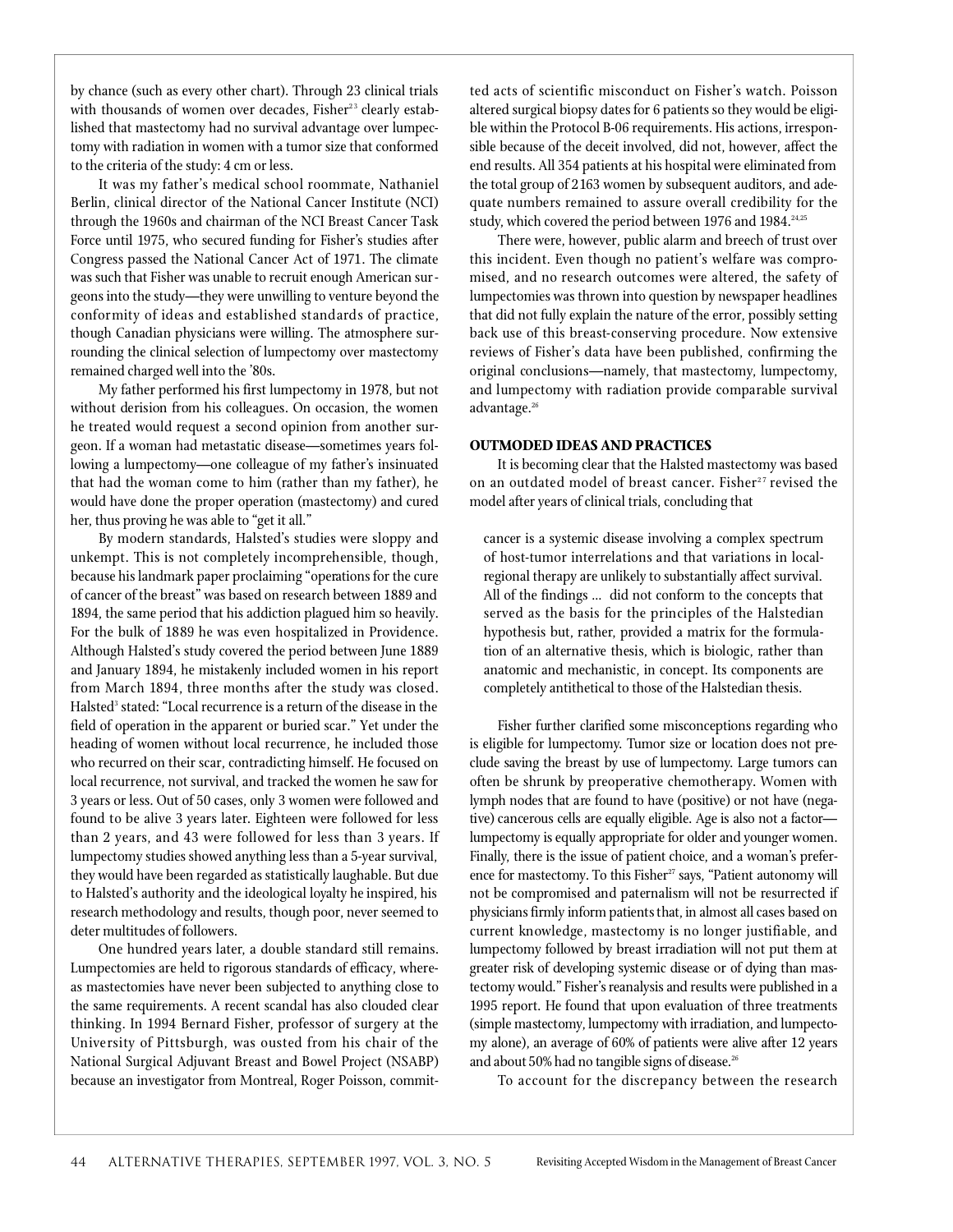supporting lumpectomy and the persistence of its lack of use, Harvard professor of surgery William Silen<sup>28</sup> laments the replacement of data by dogma. "One of the best examples of this," Silen says, "is the use of the Halsted radical mastectomy for breast cancer." He identifies several problems, beginning with residency training when the young doctor is indoctrinated into managing situations in the "usual manner because that's the way we've always done it. Such normative behavior is expected to occur automatically and without question." He continues: "Beyond the period of training, surgical practice is strongly influenced by the leaders of the profession who are not always meticulously scrupulous in attention to the validity of the material they publish." He chastises the profession to more accurately assess the outcomes of what it does.<sup>28</sup>

Although remuneration for mastectomy is more than triple that of lumpectomy, financial motives do not account for the hegemony of this procedure. Habits and tradition assume an authority of their own. Is it reasonable to liken surgeons, men or women, to the tribal Africans who perform clitorectomies with the unshakable conviction that they are acting in the best interest of the woman? In both instances, what is best for the woman is associated with maintaining conformity with an outmoded belief. It is neither the women nor the doctors who are to blame; both come to the matter with honorable intentions. Cultural forces conspire: professional recommendations conflict, an irrational fear of keeping the breast is planted in women, and mastectomy constitutes a conclusive sacrificial act that permits women to feel as though they are doing *everything* they can.

Mastectomy itself is not difficult, nor does it constitute a serious risk. Perhaps it even serves as a form of penance for women who unconsciously feel that they have been bad enough, or foolish enough, to have contracted the disease in the first place. It appears to be the very least they can do to neutralize the offending body part, to cast it, along with some small measure of their fear, aside. Upon encountering the dreaded words of the doctor, "I'm sorry, the mass is malignant," a woman can be overcome by waves of shock, succeeded by an avalanche of terror, followed by the resolve to beat this disease. It is not uncommon for a woman to respond with offensive resolve, asserting, "I want it out."

Yet in 1951 Scotsman Wallace Park and Englishman James Lees<sup>29</sup> theorized that treatment has little, if any, influence on the natural history of the disease, maintaining that the type of tumor and its biology are determinant.<sup>29,30</sup> It is curious that in Europe there has been less resistance to this view than in America.

There has yet to be a modern prospective randomized trial of how women fare with and without treatment. There was, however, a unique study of 250 untreated women between 1805 and 1933 at Middlesex Hospital in London, where women were diagnosed without benefit of mammography—only by the naked eye or palpation of a mass. Middlesex, founded as a hospice for cancer patients in 1792, housed only women with extensive and measurable disease. According to an analysis comparing the Middlesex patients with those treated by Halsted, the untreated women did about as well as those who received the Halsted mastectomy between 1889 and 1933 (note 8). Many did as well as women today who obtain the most advanced therapies.

Highly regarded medical oncologist Craig Henderson, formerly of Harvard's Dana Farber Cancer Institute and the University of California-San Francisco's Breast Cancer Center, uses the Middlesex patients as an example. "The median survival time of the untreated patients was 2.7 years," he says, "and several patients lived almost two decades without treatment after the first symptom or sign of cancer in the breast. The survival of treated patients in the earliest radical mastectomy series was not very different ... [and] strikingly similar to that of this subset of American patients with apparently aggressive disease whose tumors were diagnosed and treated more than a century later" (note 9).

Nancy Evans of Breast Cancer Action—herself diagnosed with breast cancer 7 years ago—points out that, as with people diagnosed with HIV, it is unlikely that breast cancer is a curable disease, despite the reality that many women live with it a long time, dying finally of other causes (note 10). In patients followed for 20 to 30 years after initial diagnosis and treatment, 75% to 85% showed some evidence of tumor persistence at the time of death.<sup>31</sup> Although "the earliest possible diagnosis" is sometimes helpful, it is not necessarily so.

The notion of a "cure" can be misleading, implying that we are fixed, inoculated against death, our existential state of impermanence magically remedied. There are several different medical uses of the term "cure." Clinical cure refers to a 10-year period in which there are no known symptoms and no known recurrence. Statistical cure means that a woman diagnosed with breast disease has the same *relative* survival chances as does the normal population—even though she may die "of" or "with" her tumor. Biological cure means that there is no evidence of malignancy at autopsy (verbal communication, Nat Berlin, MD, February 1996).

#### **POPULAR CONCEPTIONS REVISITED**

Today popular conceptions of breast cancer and its management are becoming outmoded as research exposes their lack of merit. Unfortunately, instead of this leading to the modification of common medical procedures, or to the understanding that these protocols are becoming obsolete, many persevere unchanged. Some of the tenets accepted as gospel need revisiting—not only the mastectomy, but also the classification of ductal carcinoma in situ as cancer, the misconception surrounding "early detection," axillary lymph node dissection, radiation following surgery, and intensive postsurgical follow-up (chest x-ray and bone scans), as well as one of the newer therapies—highdose chemotherapy with bone marrow or stem-cell transplant.

There is not unanimous agreement about what constitutes breast cancer. Breast anatomy may be helpful in understanding how the disease is defined. Breasts house a series of milk-producing glands that empty into smaller and larger tubes called ductules and ducts. Put simply, breast cancer means uncontrolled growth of cells-tissue that, when removed and analyzed by a pathologist, shows that malignant cells have overrun the anatomical boundary of the duct and extend into the surrounding tissue.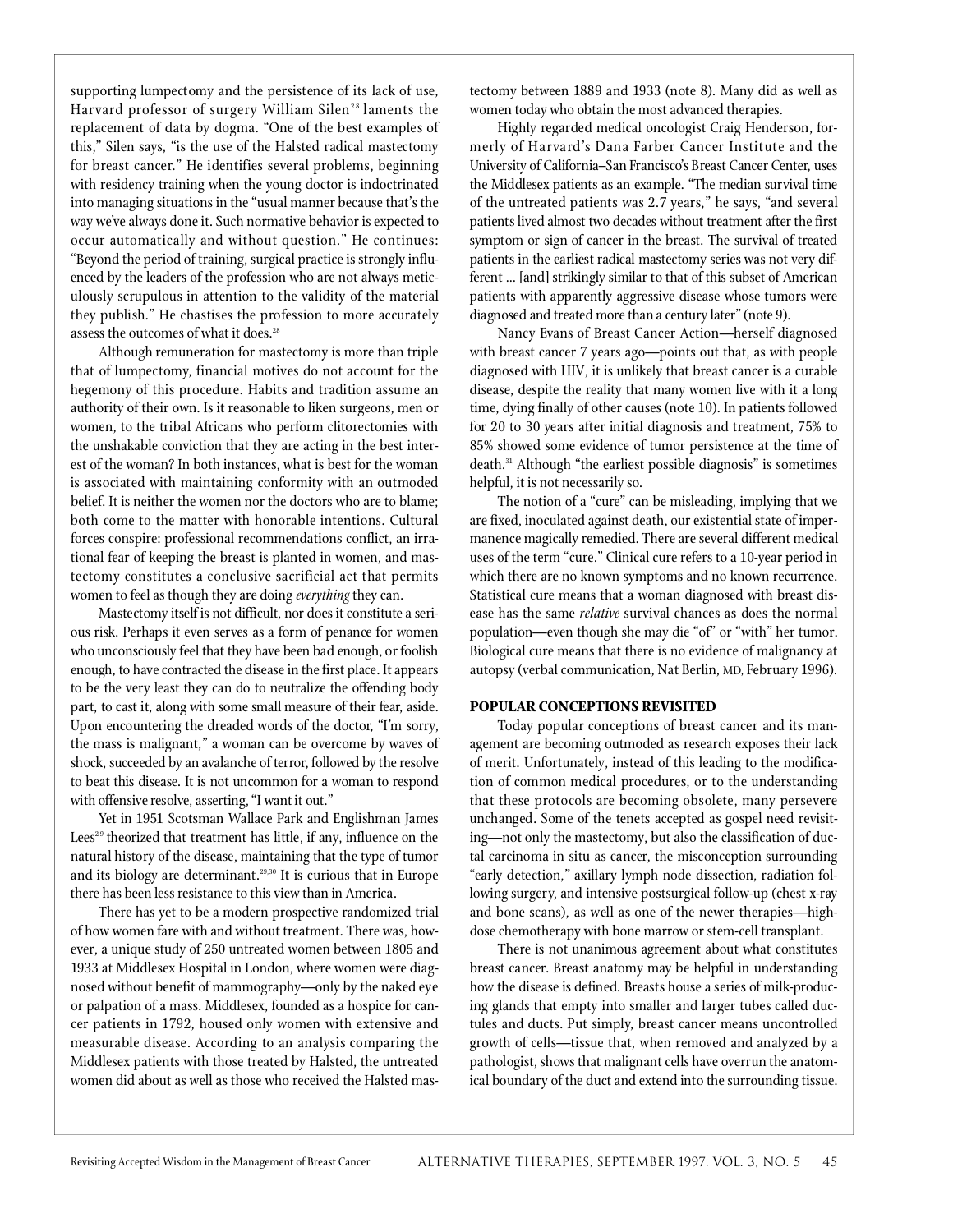The most common form of breast cancer, referred to as "infiltrating ductal carcinoma," comprises 70% to 80% of invasive tumors that arise within the mammary ducts and invade the surrounding fatty tissue (called the stroma). The other 20% to 30% are subtypes (invasive lobular, medullary, mucinous, tubular, adenocystic, papillary, carcinosarcoma, inflammatory).This scheme of classification is based on locale and behavior. Americans might be differentiated geographically—as New Yorkers, Southerners, and Californians—but there are plenty of variations within each regional type.

Breast cancer is not a single disease, but an umbrella term for a plethora of diseases. It is no more homogeneous than infectious diseases—mumps and malaria have as little in common as herpes and cholera. Similarly, breast cancers differ strikingly from one another. Within each tumor itself there is enormous heterogeneity. Tumors are as diverse biologically as Manhattan is socially. A tumor is not composed of a single type of cell. It is like a vegetable basket that contains bits of lettuce, carrots, beets, broccoli, and zucchini indiscriminately fused together. Each vegetable has a unique shape, texture, growing pattern, and chemical composition. A tumor is a biological entity unto itself—like the city of Manhattan—yet the inhabitants of the city neither look alike nor behave, eat, or recreate uniformly. Some tumor cells metastasize early; some never do; others do so slowly. Some are accelerated by estrogen; others are not. Some en courage blood vessel growth; some do not. These processes are determined by the genetic material within the myriad cells that comprise the tumor. Even though it may be reasonable to say that two women have breast cancer, when the disease in the two women is compared, there might be so many differences that one begins to question whether they truly do have the same disease. Rate of growth and infiltration may take 3 years in one woman and 40 years in another.

#### **Ductal Carcinoma In Situ Classification**

Some abnormalities look like cancer under the microscope but do not act like it, and therefore are not truly breast cancer. One of these discrepancies between anatomy and behavior is "ductal carcinoma in situ" (DCIS), which consists of an abnormal proliferation of ductal cells that do not invade the basement membrane of that duct (hence the term "in situ," meaning "confined to the site"). Because DCIS does not extend beyond the borders of the duct, it is noninvasive, and does not therefore constitute a true malignancy. In 1934 Halsted's former resident, Joseph Bloodgood,<sup>32</sup> described DCIS as precancerous tissue—a depiction that still applies.

Richard Margolese, surgical oncologist at McGill, says, "The management of ductal carcinoma in situ … is controversial. It is not clear whether all carcinomas are preceded by DCIS or if all DCIS leads inexorably to carcinoma.… A better understanding of the biology of DCIS would lead to better clinical management."<sup>33</sup> Because of the confusion surrounding the sequelae to DCIS, many current breast cancer studies include women with DCIS, because they regard it as a malignancy; thus the outcomes of these studies are skewed. According to William Silen of Harvard, "Twenty-five or thirty years ago, it was taught that there was no such thing as noninvasive carcinoma of the breast. In pathology, I was taught that if you looked far enough, you'd always find invasion. I'm absolutely convinced that a lot of the so-called cures achieved with radical mastectomy were patients who actually had noninvasive carcinomas of the breast."33(p358) Unfortunately, the language does not change appropriately every time the explanatory model shifts. Understandably, this causes confusion. The term "carcinoma" is used both to define malignancy and to describe tumors that are not malignant by virtue of the fact that they neither invade nor spread.

#### **Early Detection**

Public misconception abounds concerning the concept of "early detection." It is perhaps the most mystifying oxymoron within the vocabulary of the breast cancer paradigm. What is early? Ideally, it is before the local malignancy has spread, or metastasized. Although it's a difficult notion to accept, there is no way of knowing whether malignant cells have spread by the time of detection. Frequently the term "early" is confused with the term "small." Generally a small lump is preferable to a larger one—but this is not always the case. The significant determinant is biological: whether the cancer has infiltrated beyond local boundaries, how fast it is growing, and where it is growing.

It *is* known that it takes an average of 10 years for a tumor of the breast to grow to 1 cm (a little less than half an inch) in diameter. It is hypothesized by Judah Folkman<sup>34</sup> of Harvard that as the number of blood vessels supplying the tumor increases, so does the likelihood of metastatic disease. It is not known precisely how long it takes for tumors to acquire an adequate blood supply. It takes approximately 5 years from the time a cell becomes malignant (ie, shows evidence of uncontrolled growth) to the time that it develops enough vasculature for tumor cells to enter the bloodstream. One cubic centimeter of breast cancer tissue contains roughly one billion cells. Based on the doubling rate of cells, it takes 30 replications for one cell to become one billion. If the time of replication is 120 days, then there are 3 replications per annum, so over a 10-year period there are 30 replications. It is thought that in the first 5 years (half of the hypothesized 10 year period), the mass is not sufficiently vascularized (does not have an adequate blood supply) to be able to metastasize. But a palpable mass—or one visualized on mammography that is 1 cm in diameter or more—may have been growing for 10 years. By this stage it has likely become bloodborne and widely disseminated. Local treatment-mastectomy, lumpectomy, or radiation-will not have any impact on survival if malignant cells have been seeded elsewhere (note 11).

Breast surgeon Susan Love,<sup>35</sup> testifying before the Senate in 1991, stated that

[w]e have spent a lot of time, energy, and money touting *early detection* and preserving it as if it were the answer. Unfortunately, we have misrepresented the situation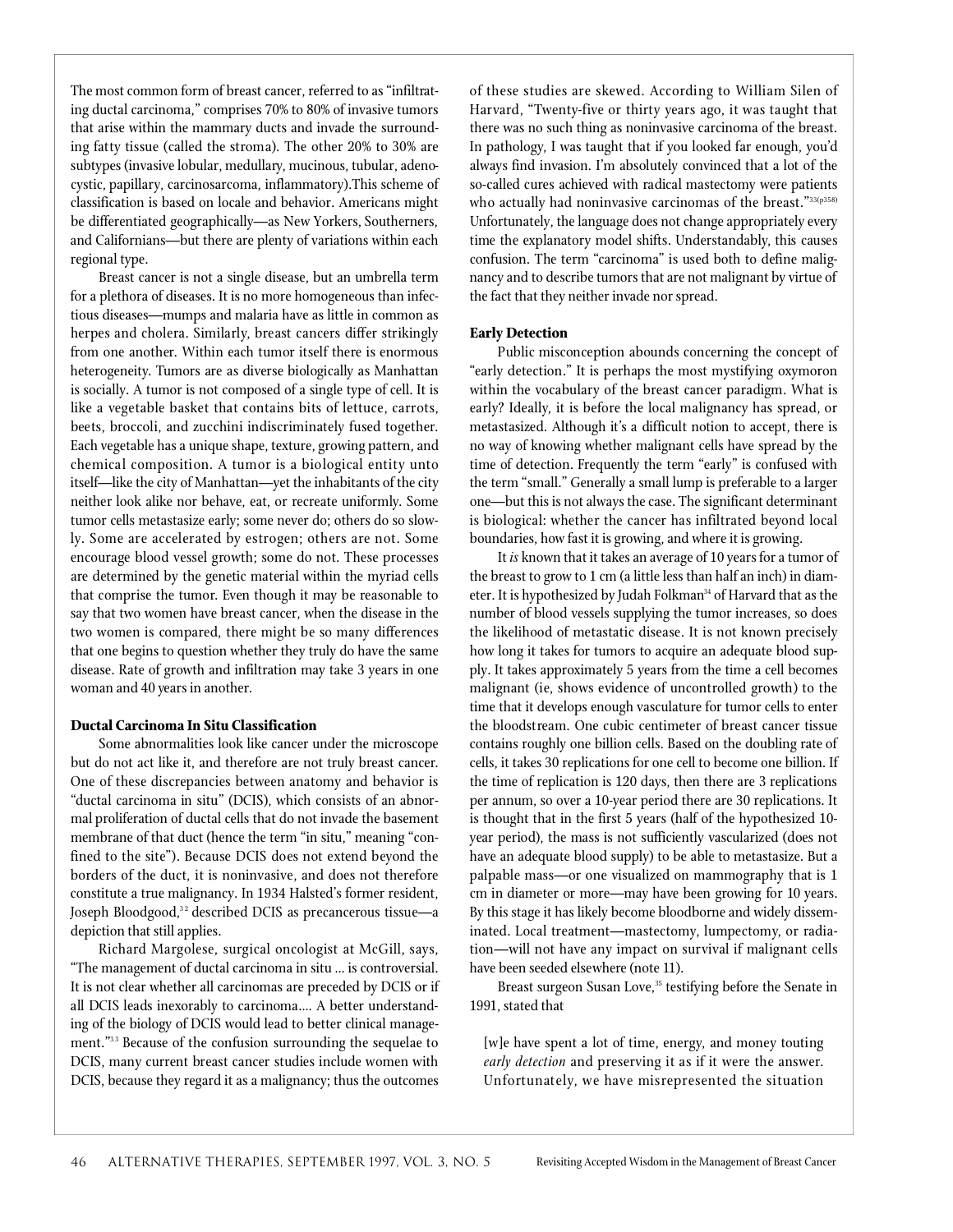through wishful thinking or just an attempt at simplification. We have acted as if all tumors go through progression from one centimeter to two centimeter[s] and on and on as if all tumors have the potential to be detected at a small size and therefore could be cured. Would that were true. What we are dealing with is a combination of a tumor and an immune system. Some tumors are very aggressive and will have spread before they are palpable. Thirty percent of [the women with] nonpalpable tumors are found to have positive lymph nodes. Some tumors are very slow growing and will not have spread even though they have reached a large size (note 12).

The value of "early detection" is complicated by a factor called "lead-time bias." Namely, women *appear* to live longer when the disease has been identified earlier, but mortality has not necessarily been affected. There is a widespread collective misunderstanding that if only the lump is found "early," the problem can be either aborted or "fixed." This has led to false guilt on the part of women who feel that through their negligence they are responsible for their misfortune, false blame toward doctors even though they could not have discovered the lump sooner (and even if they had, it would not have mattered), and anguish at a cost of millions of dollars in litigation without sound medical foundation.

Not only is the notion of "early" muddled, but the question of *what is being detected* is also difficult to grasp.<sup>36</sup> Nearly one third of the women with tumors undetected by mammogram have positive lymph nodes-a sign that the disease is already systemic.<sup>37</sup> Mammography fails to detect one fifth of all cancers; in women under 50, it misses as much as 40%.<sup>38</sup> Unfortunately, having a clear mammogram does not mean that a woman is cancer-free. But because many cases are visualized by mammography, the current recommendation is that, especially for women over 50, it is a useful tool—particularly when a qualified technician uses a reliable mammography machine with a skilled radiologist interpreting the results. As counterintuitive as it sounds, radiologists Samuel Hellman and Jay Harris<sup>39</sup> assert that "[d]etection of cancer at an earlier stage does not necessarily imply an improved cure rate."

#### **Axillary Node Dissection**

Axillary node dissection is another procedure that is no longer routinely justified, yet remains firmly entrenched. Halsted was wrong: cancer does not spread in an orderly fashion via the lymph system, node by node. Whether nodes are positive or negative does not necessarily foretell whether an individual woman will have a survival advantage. An early hypothesis posited that the presence of malignancy in the lymph nodes served as a marker for who should receive chemotherapy. But new studies have shown that it is not an accurate prognostic measure. In 1986, Hellman and Harris<sup>39</sup> reported the following: "Twenty-five percent of patients without axillary lymph-node involvement develop metastases while 25

percent of those with axillary lymph-node metastases never develop distant metastases." Thirty-eight percent of women with negative lymph nodes die of the disease, which demonstrates that the positive or negative status of these nodes does not provide reliable prognostic information.

Harvard surgeon Blake Cady urges that "[w]e need to move beyond the latest dogma and convention regarding routine axillary dissection for established functionally equivalent goals" (note 13). In a book called *Important Advances in Oncology 1996,* Cady writes a chapter titled "Is Axillary Node Dissection Necessary in Routine Management of Breast Cancer? No." Surgeon Peter Deckers suggests that "[w]ithin the next decade, axillary dissection will be extinct."<sup>33(p360)</sup> Again, it is the cellular biology that is most crucial in determining prognosis and treatment, and this is now the focus of current research. But there is a lag time between the incorporation of new information and the dispatch of old habits.

Fisher's Protocol B-04 study established that axillary node dissection does not provide survival benefit. When further treatment was dependent on whether the nodes show malignancy, then node dissection was perceived to be a useful procedure. Today, however, we have many biological markers that provide information equivalent to positive or negative node status, rendering this procedure obsolete. If these markers suggest that a tumor is aggressive, women will receive chemotherapy regardless of the status of their axillary nodes. The medical school dictum applies: "If the results of a test do not change what you do, do not do the test." So why does it continue as routine procedure? Again, one suspects a lag between habit and the adoption of the newer logical thinking. When queried, many oncologists say, "I just feel more comfortable knowing about the nodes." But unless there is good justification for axillary node dissection, it should be questioned because it does harm.

Lymph node dissection is not only expensive, it disables thousands of women unnecessarily. For example, a woman named Dana had a mastectomy accompanied by removal of the lymph glands under her arm 8 years ago. In some women, the fluid that would normally drain through the lymph channels backs up, causing swelling (lymphedema). Aside from the limited use of her shoulder and limb, Dana suffers from bouts of cellulitis, infections that sometimes arise from mosquito bites or scratches, requiring her to be on long-term antibiotic management to prevent blood poisoning (septicemia). About 20% of the women who have their nodes removed develop measurable lymphedema (note 14).

Some oncologists recommend a bone marrow transplant if more than 10 nodes are positive. But the value of adjuvant bone marrow transplantation has not been established.

Lymph nodes were once thought to be the instigators of disease, the source of metastatic dissemination. According to Virchow, malignancy, like the tubercle bacillus, traveled through the lymph channels and proceeded in an orderly, mechanical fashion from the local site, progressing to the glands under the arms, and from there migrating to distant sites. We now know, contrary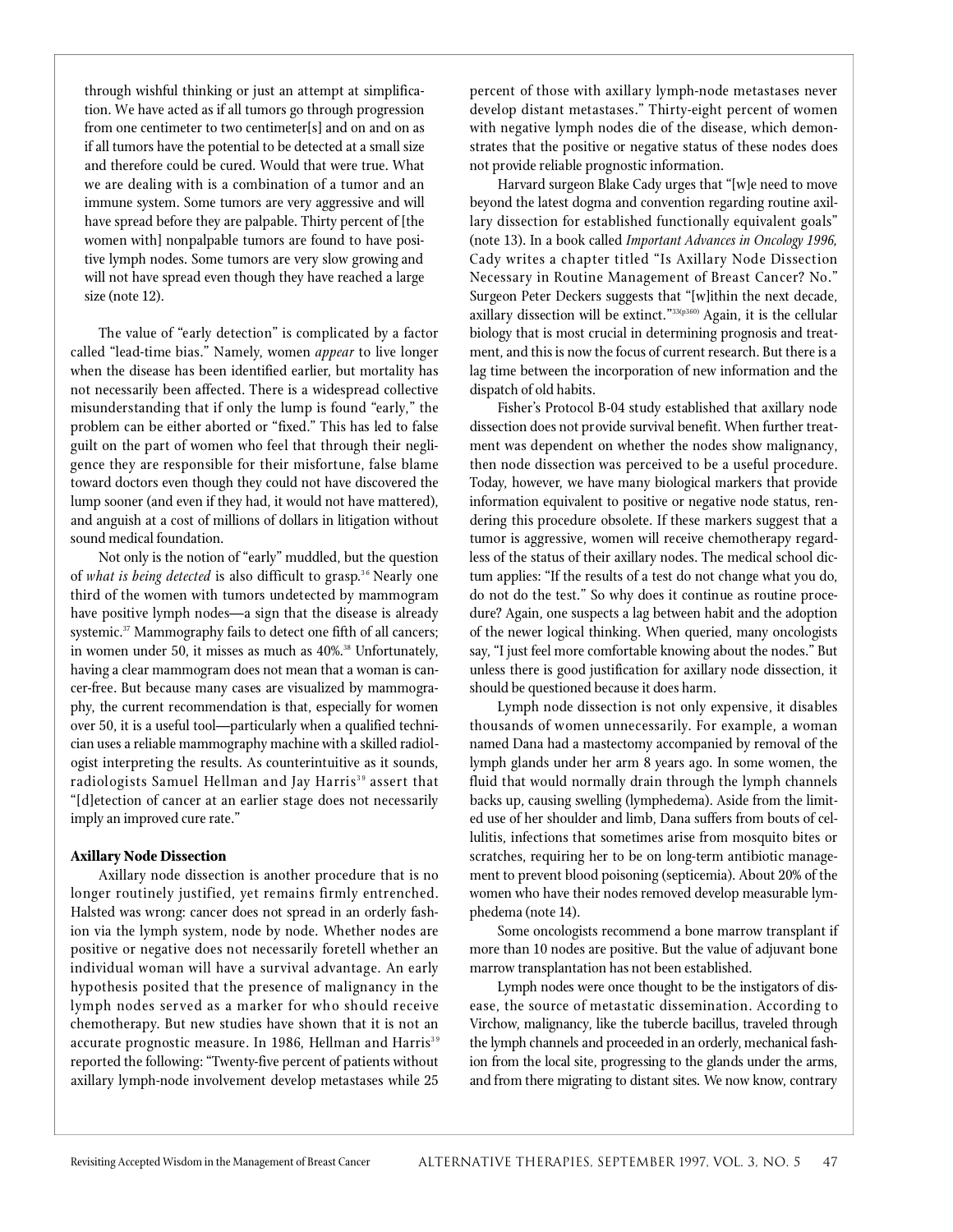to Virchow's theories proposed a dozen decades ago, that the proliferation of malignancy is neither orderly nor mechanical.

#### **Radiation**

Radiation is a known carcinogen that can produce irritable, red, inflamed tissue in the short term; and stiff, thickened, desensitized tissue over time. Radiation following lumpectomy has no proven impact on survival, though it does affect local recurrence. Women who recur have an increased mortality, not because of the local tumor, but because recurrence is the manifestation of biologically more aggressive disease. Recurrence, however, is only symptomatic of increased risk of metastases, *not* the cause of the disease's spread. Removing the possibility of recurrence no more enhances a woman's health than removing the speedometer of a car alters its speed.

In rural areas like the outlying plains of North Dakota, where women must travel 6 or 8 hours to receive radiation therapy, mastectomy has been recommended over lumpectomy to prevent local recurrence. But women who do not receive radiation following lumpectomy have the same chance of survival as those who do.26,40,41 The only difference is in the likelihood of local recurrence: 40% of women who do not receive radiation therapy will have a local recurrence within 10 years, whereas 15% who have had radiation following their lumpectomy will have a local recurrence within 10 years. It seems difficult for us to comprehend that how long a woman lives is not dependent on whether the local disease returns. It is not local disease that is life threatening, but the rapidity with which metastatic disease proceeds something that there is no way to predict as of yet.

Women who recur within 2 years have a 20% chance of living 10 years, whereas women who recur after 5 years have the same chance of survival as those who do not. Recurrence within 2 years may serve as a more valuable marker of disease progression than any other.<sup>42</sup> It was shocking when Fisher's study<sup>40</sup> demonstrated that local recurrence did not impact survival. Yet doctors seldom make this clear to patients.<sup>38(p74)</sup> Because the value of radiation is questionable, its role following lumpectomy is currently under scrutiny.

#### **Intensive Follow-Up: Chest X-Rays and Bone Scans**

The effort to secure medical certainty is costly, elusive, and usually futile. Because elite medical schools are swollen with prestige, power, and funds, and because their libraries bulge with data, there is a public illusion that medicine is equipped to remedy our complaints. Because people think their doctors are so smart, they find it impossible to believe that they don't know how to help. People want prognostic and diagnostic as well as therapeutic answers.

The belief that an earlier detection of recurrence leads to a higher likelihood of disease control, complete remission, or at least extended survival has led to intensive routine surveillance programs. It now appears that such ardent follow-up screening (chest x-ray and bone scan) for asymptomatic women is a costly measure that has wide acceptance but limited value. Usefulness is a judgment measured by the criteria of quality of life and survival benefit. The early detection of distant metastases has shown no survival advantage. Chest x-rays have not been particularly useful in detecting recurrence, nor has bone-scan surveillance been fruitful in asymptomatic patients.<sup>43</sup> After a review of several studies, the following conclusion was reached by Roselli Del Turco et al<sup>44</sup>: "Periodic intensive follow-up with chest [x-ray] and bone scan should not be recommended as routine policy."

Chest x-rays were instituted as a public-health protection against tuberculosis: their routine use is considered an expensive and outmoded practice by many. On the other hand, follow-up with a physical exam twice a year and a yearly mammogram are both sensible and cost effective. According to Charles Loprinzi<sup>45</sup> of the Mayo Clinic, "retrospective studies … do not suggest that patients who had routine follow-up testing did any better than those patients who did not.… A history and physical examination are clearly the best methods for obtaining evidence of recurrent breast cancer. Several studies have reported that 75% to 85% of recurrences are detected this way (even when frequent additional tests are performed)."

Every time Lyra, a 52-year-old woman who had a mastectomy 4 years ago, feels an ache in her calves, she worries. She anticipates bone scans every few months with equal parts dread and hopeful expectation. The usefulness of this intensive surveillance ritual is more than questionable. Metastatic bone disease rarely remains asymptomatic for more than 3 months. If Lyra's bone scan is negative, it simply means that the part of the bone scanned did not show evidence of disease. If it is positive, there is little advantage in knowing this before actual symptoms of the disease arise. Most bone metastases will become symptomatic within 90 days. Greater power is attributed to diagnostic instruments than is often warranted—scans are imperfect devices that offer relatively crude measurement. Technology has advanced more rapidly than our understanding of how to derive benefit from it.

A savings of \$636 million in the United States for the year 1990 was projected for the minimalist surveillance protocol (history, physical exam, mammogram) over the more intensive series (physical exam, blood cell count and chemistry, antigen level, mammogram, chest x-ray, bone scan) currently in routine use. $46$ By the year 2000, the cost savings is estimated to be \$1 billion. Again, science can only dubiously cater to the best hopes of patients *and* doctors. Researchers comment: "In conclusion, although the patient and physician may have an intuition that intensive surveillance will detect recurrence earlier and prolong survival compared with minimal surveillance, this feeling is not borne out...."<sup>43</sup> In 1990 breast cancer consumed \$6.5 billionmore healthcare dollars than any other cancer. After an exhaustive assessment, Herman Kattlove et al<sup>37(p142)</sup> concluded, "Regrettably, it is easier to estimate the expense of medical care than to project the benefit."

#### **Bone Marrow or Stem-Cell Transplant**

In 1995 an independent technology-assessment organization conducted a thorough review of studies, concluding that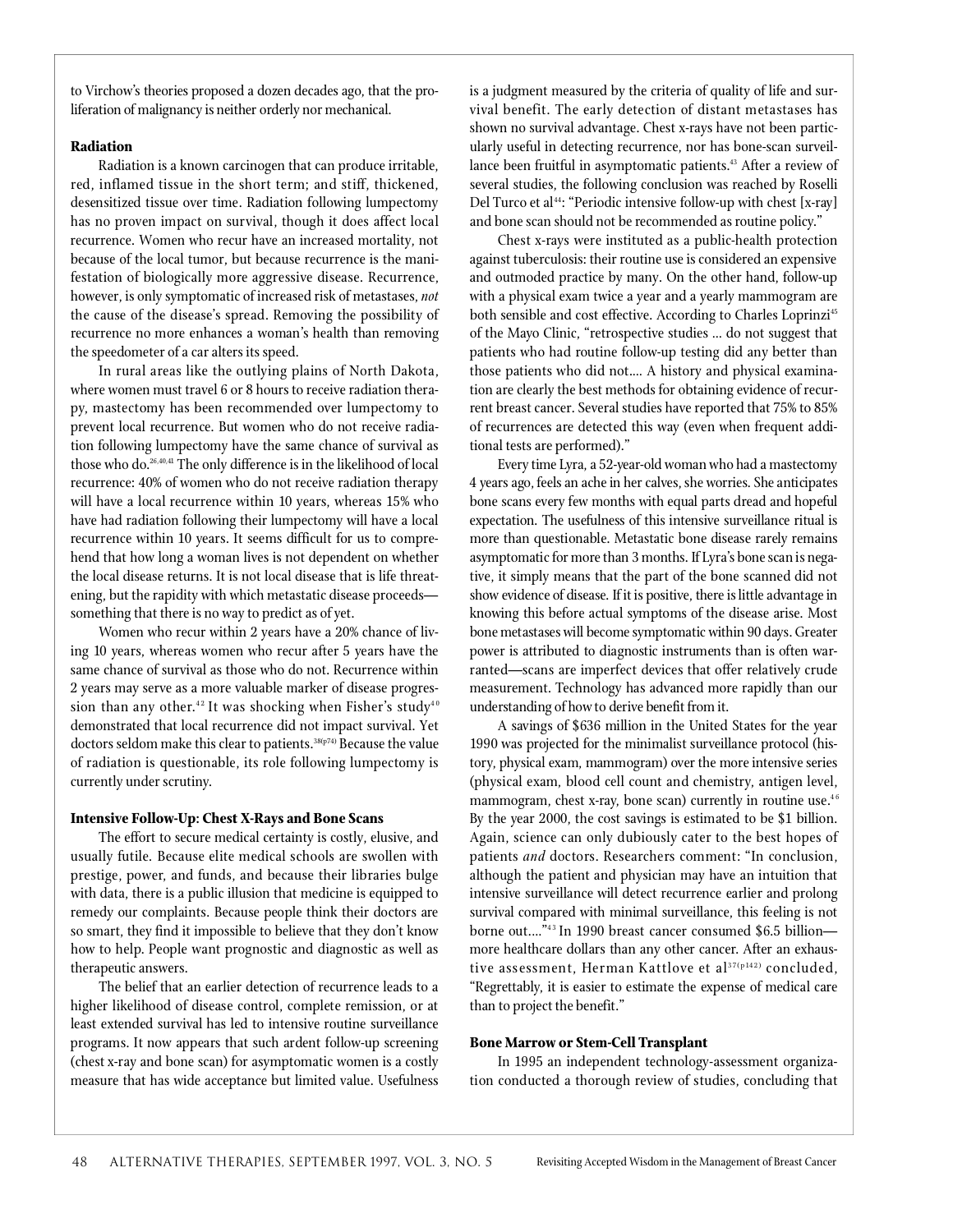there is no evidence of any prolonged disease-free or overall survival benefit from the use of either bone-marrow or stem-cell transplants compared with conventional chemotherapy under any circumstances. Reimbursement for these therapies is controversial, and breast cancer patients are seeking insurance coverage ranging between \$50,000 and \$200,000 for this therapy. Several states have mandated such coverage. This is perhaps another example of both doctors and patients wanting to believe that if a little is good, more must be better. But 31 studies between 1984 and 1994 showed either no improvement or slightly increased early death rates. Substantial evidence of harm exists for these therapies (note 15).

## **MAKING SENSE OF WHAT WE KNOW: POPULAR INTUITIVE ASSUMPTIONS VS COUNTERINTUITIVE EVIDENCE**

An advertising concept called "positioning" refers to securing a place for a product in the consumer's mind that, ideally, will become identified with the function served. Examples of this are the brand Kleenex, which has become synonomous with tissues, and Xerox, which has become a verb for photocopying. Analogously, the paradigm for the mechanical spread of breast cancer has become fixed securely within doctors' minds, and " removal before it spreads" has become the corollary knee-jerk response. The delusion lingers that if enough malignant tissue is excised, then the cancer can be evicted and the patient cured.

Prior to and in the absence of prospective, randomized, controlled, double-blind studies, treatment protocols are inevitably the fruit of speculative clinical postulates to be tested over time. This holds true for regimens of chemotherapy, radiation, and surgical procedures. When clinical studies throw those habitual behaviors into question, rather than behaviors adapting, studies are often functionally disregarded. Perhaps this is because habits have encouraged theories to be mistaken for facts. It is within this context that the the Office of Technology Assessment issued a report stating that only 17% to 20% of conventional medical practices are based on scientifically validated evidence, and that 80% to 83% are based solely on anecdotal data (Office of Technology Assessment, US Government Printing Office, Washington, DC; 1988).

For example, it was hypothesized that positive axillary nodes served as a predictor for the spread of the disease. When evidence indicated otherwise, only a few doctors altered their clinical behavior. Similarly, bone scans, chest x-rays, and blood work have been shown to be of little use, yet more than half a billion dollars are spent each year when a physical exam, history, and mammogram are sufficient. Even though radiation following surgery reduces local recurrence, it is clearly established that the reduction of local recurrence does not impact survival. Radiation following surgery is akin to the ancient Greek custom of killing the messenger who has delivered bad news. Still, only a few physicians perform lumpectomies without recommending radiation therapy. Finally, though mastectomy is popularly perceived to be the safest treatment, there is comparable survival benefit between mastectomy, lumpectomy with radiation, and lumpectomy alone—women live the same length of time regardless of which intervention they or their doctor choose. Neither mastectomy nor radiation eradicates the possibility of recurrence—they merely reduce it, and local recurrence itself does not suggest that a woman's chance for a long life is less. Thousands of women and their doctors nevertheless elect mastectomy.

Another major assumption now under question is that people can be separated into two groups: those with metastatic disease and those without. Many leading oncologists now believe that at the time of detection, breast cancer is systemic. In this case, mastectomy plays no role in increasing survival. For the smaller group of women in whom the disease may not be systemic, breast-conserving surgery will remove the local tumor. Finally, when a woman learns that she has breast cancer, and that there is a large probablility the disease is systemic, this does not automatically mean that she will die soon. Roughly 50% to 60% of these women will survive, many for decades. The significant features determining longevity appear to be the biology of the tumor and the resistance of the host.

### **TIMES CHANGE … AND REMAIN THE SAME**

Craig Henderson put it simply: "We're all prisoners of our oncogenes." He has taken a leave from clinical medicine to work with molecular biologists in the private sector. Molecular biology is now at the hub of inquiry, prompting a review of customary p rotocols by some, though the bulk of practice remains the same. At the conclusion of a 1994 symposium of carcinoma of the breast, Marvin Gliedman<sup>33(pp351-362)</sup> of Albert Einstein College of Medicine queried, "I wonder if breast cancer is a surgical disease any more." Samuel Hellman and Ralph Weichselbaum<sup>47</sup> of the University of Chicago say that "[b]ecause of the importance of systemic metastases and the current emphasis on treatments for systemic disease, one may question whether as a regional treatment radiation oncology, like surgery, will have an increasingly restricted role in cancer management."

Concerning the state of chemotherapy today, oncologists Albert Deisseroth and Vincent DeVita<sup>48</sup> of the Yale School of Medicine have commented that the most important findings of the last 30 years have been that drugs could cure some forms of cancer—namely leukemias, lymphomas, and some epithelial cancers. They call it both perplexing and disappointing that 90% of all drug cures occur in only 10% of cancer types. Although it was first thought that cancer cells grow more quickly than do normal cells, this has turned out not to be the case. Instead, cancer is caused by a failure on the part of the cell: instead of deciding to divide, it should, for the sake of the organism, choose to be dormant.<sup>48</sup>

Molecular biology, trumpeted by some as the next great frontier of hope, examines the metabolic pathways that constitute the biochemical basis of all life. Molecular answers are being ardently pursued in order to solve the riddle of why cancer occurs. Life is dependent on proteins, which are themselves a string of amino acids. One focus of this biochemical inquest is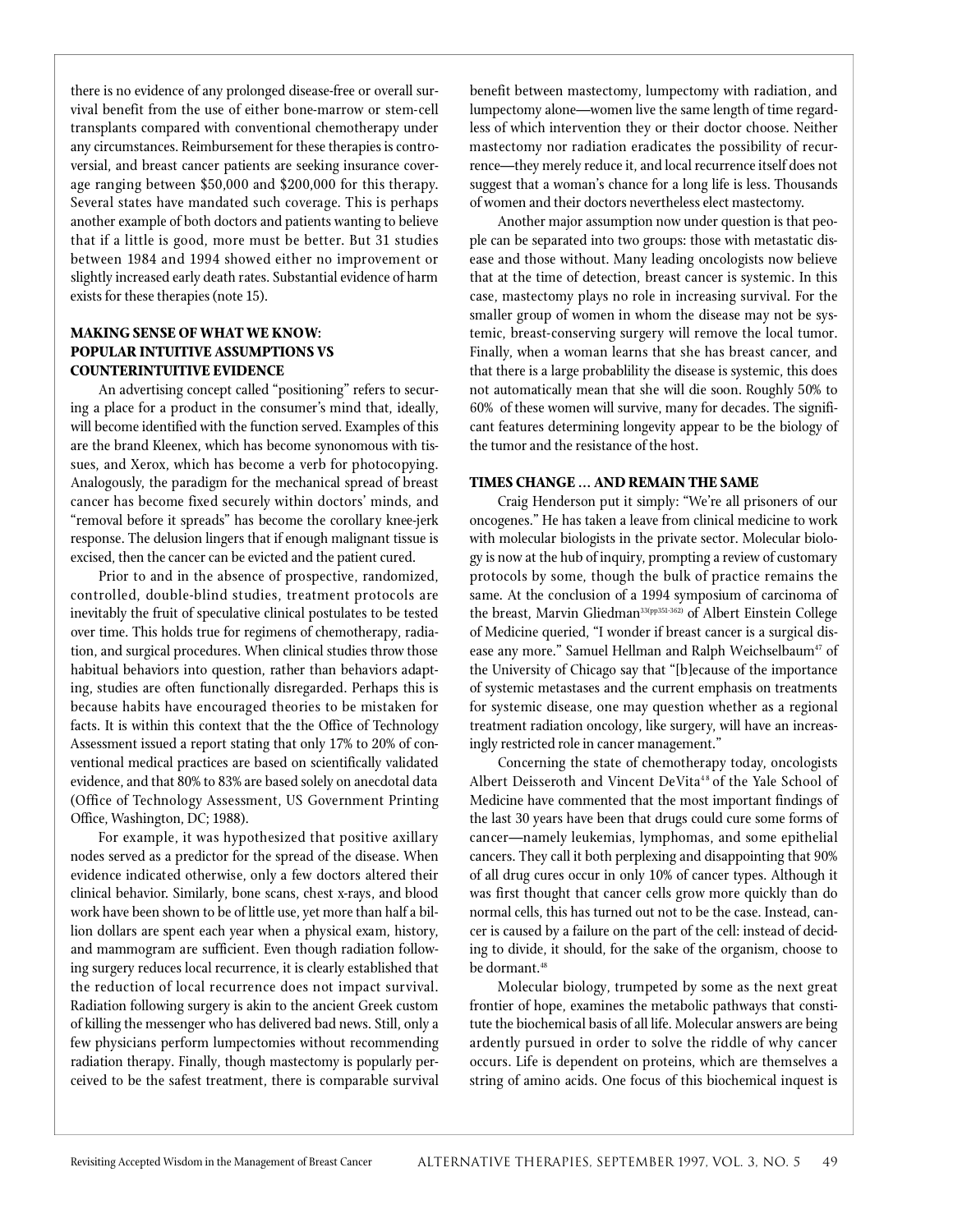upon the regulatory proteins responsible for cell division. This is because cancer is understood as the proliferation of cells without restriction. Somehow the proper regulatory mechanism has been disabled when cells are replicating wildly. It is believed that the coding of the DNA determines the composition of amino acids, which in turn shapes the protein in any given tissue. This DNA is the repository of the genetic code of the organism—that which is passed on to propagate the species and prescribes *who* someone is structurally and functionally. Part of the DNA is wound tightly and part is unwound. When certain proteins become inappropriately unwound, it is thought to produce uncontrolled cell division. The expectation is that manipulation of these proteins may produce a shut-off valve for the carcinogenic process.

It is remarkable that for all our progress in medicine, a *JAMA* article<sup>49</sup> from 1895 reads as though it were from a current journal describing contemporary practice:

[T]he widespread and increasing prevalence of cancer of the breast, its painful and terrifying features, and, above all, the very great attendant mortality, render it one of the most important of surgical conditions and one in which the most strenuous effort should be made to cure.... Operations for cancer of the breast are designed to be curative or are merely palliative, and it is needless to say that the end in view is determined by the extent of the neoplasm.… [M]ammary cancer is a curable disease, and … the keynote to its successful management is to be found in the earliest possible diagnosis, prompt and wide excision and careful observation of the patient during the remainder of her life.

How problems are framed determines which solutions are delivered. In answer to the question, "How can local recurrence be eliminated?" one course of therapy—mastectomy—is mandated. If one asks, instead, "What is the least invasive therapy, will do the least harm, and provide equivalent survival advantage?" another intervention is pursued—lumpectomy. If the question is "What environmental, dietary, hormonal, or genetic factors, if any, contribute to the disease or its amelioration?" this launches the investigator onto other trajectories, such as chemical pollutants that are carcinogenic (some because they mimic estrogens in the body), or fatty diets that appear to increase risk, or genetic predispositions. And if a breast cancer is classified according to its growth rate or the type of cells present, this leads in still another direction—one that does not treat all breast cancers equally, classifying them by many different criteria. Patients have the right of treatment choice, but most women are so poorly informed that they cannot choose wisely.

# **PERSONAL STORY AS METAPHOR: MEDICINE AS SAVIOR OR SLAYER**

I grew up listening to my father talk about work around the dinner table. Invariably in the middle of a bite of mashed potatoes and green beans, he was summoned to the emergency room to repair the fractured femur and lacerated calves of a teenager whose Harley had slid in the sand. At 10, squeezed onto the end of a bench next to a mammoth high school athlete, I'd watch my father trot onto a muddy New England football field, crunchy with frost, his trench coat flapping behind him like wings. One evening after chocolate pudding, eyes shining with zeal, he described new surgical staples that made it possible for him to close bowel resections twice as fast. Often he worked tirelessly into the night while we were asleep. Although usually an energetic optimist, sometimes he'd surprise me with grouchy, venomous criticism. Later, my mother would whisper discreetly that it wasn't me—that my father had a patient sick with pancreatic cancer and he was desolate because there was nothing he could do. I observed first-hand his distaste for powerlessness in the face of irremediable disease.

Although completely devoted to the practice of his craft, my father was a reluctant patient. At 69, he needed to have cataracts removed but stalled for several years, eventually trading the benefits of improved night vision for his diffidence. Opening his closet door, he was amazed to find that all his suits weren't the monotone grey he had perceived before the surgery. It was awesome to me that after spending his life wielding the scalpel, he was so wary of it himself.

Some of his cautious hesitation was transmitted to me. When our son was born 22 years ago, with two gaping holes in a distended heart, we deliberated ambivalently about the cardiologist's urgent plea to go forward with open-heart surgery. Without it his life would have been severely compromised; with it he had a fifty-fifty chance of surviving the surgery. Now the Dacron patches stitched carefully in place by Paul Ebert when our son was 8 months old have enabled him, like the normal kids I envied when he was small, to attend college.

Two years ago I urged my niece, Sherifa Edoga, just after she had graduated with double honors from Stanford, to seek counsel from my son's cardiologist. She was born without a pulmonary artery, the vessel that carries blood from the heart to the lungs to receive oxygen. Always breathless, her lips and fingernails were permanently stained the color of blackberries, a sign of hypoxia—not enough oxygen in the blood. For anyone else it would be a 2-minute jaunt to the car, but she moved like a snail and for her the trip took 20 minutes. It was with trepidation that Sherifa decided to undergo surgery; she had had two operations as a child that had failed. But the able surgeon felt he could help. In the days before, Sherifa made great gains in quieting her fear. She died 5 days after the operation.

My father always characterizes medicine as an evaluation of the lesser of evils, requiring a cost-benefit analysis accompanied by a willingness to gamble. His awareness of doctor-induced problems (iatrogenesis) led us to be apprehensive about both drugs and procedures. Medicine can mean miracles. It can do harm. Doctors want to ply their trade to the task of genuinely serving, and patients yearn to be saved. Ultimately it is we, not our doctors, who must navigate our vessel. It is our destiny that lies on the shore.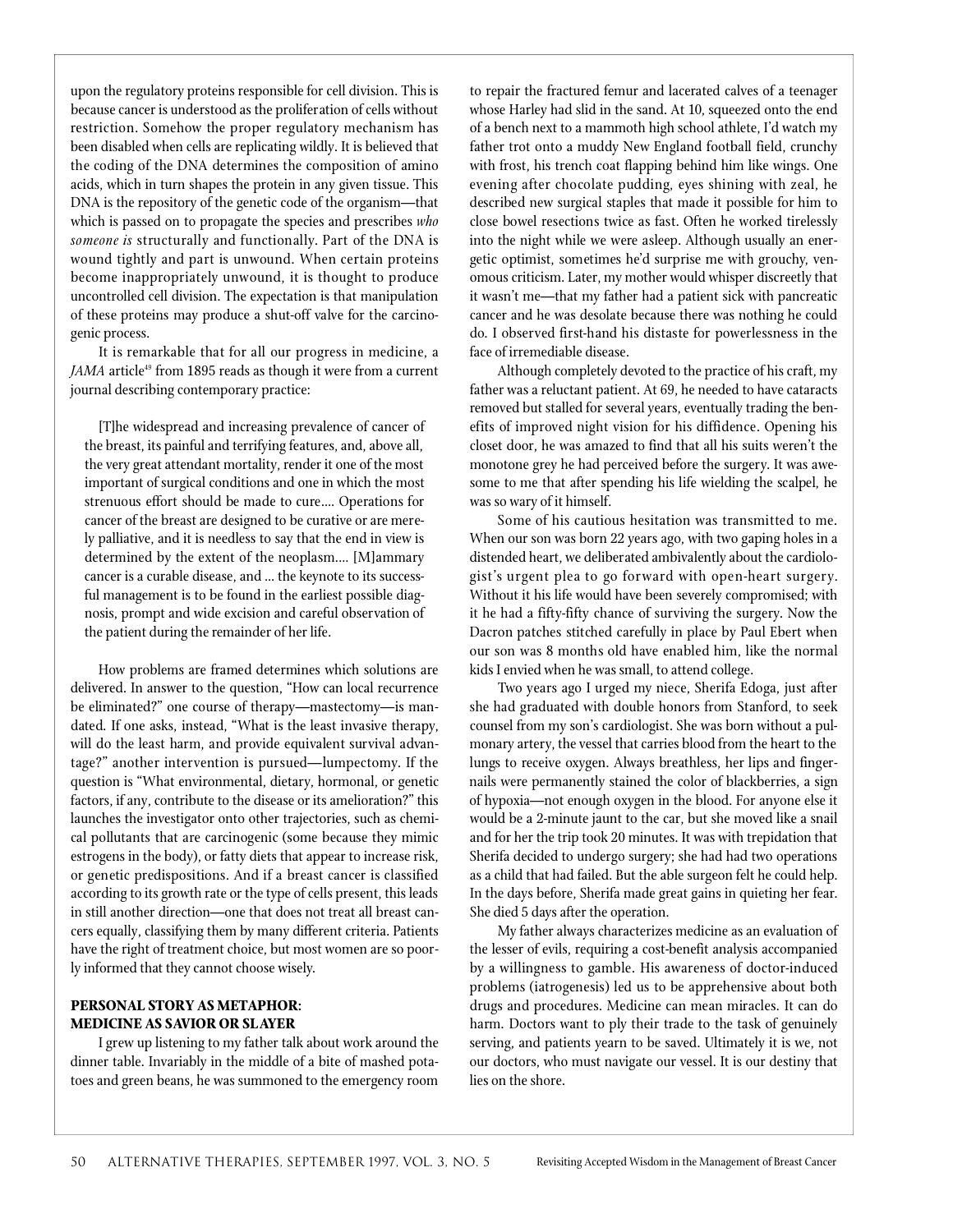#### **LIVING WITH DISEASE**

In 1995, eight million new cases of breast cancer and 3 million deaths were recorded worldwide. Breast cancer is the most common form of cancer in women in the United States, the leading cause of cancer death for black women, and the second leading cause of cancer death for women aged 35 to 54 years. Eighty percent of women diagnosed with it are over the age of 50. More than 70% of cases occur in women without any identifiable risk factors. More than 1.6 million women diagnosed with breast cancer are alive in America today, and the 5-year survival rate is over 90% (written communication with National Alliance of Breast Cancer Organizations, March 1996). We are always looking toward future progress, toward what's new that will miraculously transform our capacities for medical management. By looking backward as well as forward, we gain insight, if not the ever-elusive cure.

Poet Lucille Clifton<sup>50</sup> writes:

we are running

running and time is clocking us from the edge like an only daughter. our mothers stream before us, cradling their breasts in their hands. oh pray that what we want is worth this running, pray that what we're running toward is what we want.

Halsted Holman, professor emeritus at the Stanford School of Medicine, is the son of Emile Holman, who, like Cushing, was a protégé of both Osler and Halsted. Named after his father's mentor, Halsted Holman oddly echoes Virchow's social perspective, bringing dialogue full circle. In the middle of the 19th century, Virchow claimed that many maladies were the result of an inequitable distribution of social and economic resources, advocating that doctors should exercise their power to abolish the social conditions that are at the root of so many diseases. Virchow asserted that "[p]hysicians are the natural attorneys of the poor."<sup>11(p316)</sup> Similarly, Halsted Holman<sup>51</sup> comments:

Longevity has changed little, and the major illnesses such as malignancy and cardiovascular disease remain unimpeded. Illnesses disproportionately affect the poor, major environmental and occupational causes of illnesses receive little attention and less action, and malpractice charges intensify. Clearly, there is a crisis in health care, both in its effect upon health and in its cost. Simultaneously, medical institutions characterize themselves as excellent. Some medical outcomes are inadequate not because appropriate technical interventions are lacking, but because our conceptual thinking is inadequate.

Medicine cannot capitulate to less than a thorough and ongoing review of its own habits of mind, as well as its practices. On the disappointing results in the treatment of breast cancer, one of Virchow's pronouncements spoken in 1896 is still germane: "Indeed, a great deal of industrious work is being done and the microscope is extensively used, but someone should have another bright idea."<sup>14(p107)</sup> Psychologist CG Jung<sup>52</sup> commented that "[t]he serious problems in life … are never fully solved. If ever they should appear to be so it is a sure sign that something has been lost. The meaning and purpose of a problem seems to lie not in its solution but in our working at it incessantly."

Although breast cancer is always undesirable and bad, the women who have it are often splendid and good. No one chooses breast cancer as a teacher, but it becomes one. Many women struggling with breast cancer are heroic, powerful, and courageous. How each woman chooses to interact with this disease is as varied as the lives they live. Libby was diagnosed 3 years ago and underwent a modified mastectomy and intensive chemotherapy for a year, which eliminated metastatic liver tumors from view on a CAT scan. The tumors recently recurred. Shirley was told, after 3 years of therapy, that she had only 6 months to live without a bone marrow transplant. She decided not to follow this path, went into remission, and was alive 4 years later. Catherine found a lump while lathering in the shower, had a lumpectomy, and elected not to have her lymph nodes dissected nor undergo radiation or chemotherapy, instead exploring alternative therapies including herbs, a careful diet, yoga, and other activities that gave her pleasure. It is now 5 years that she is alive, though she has evidence of local masses. Erica did not survive a bone marrow transplant. Marilyn did. Breast cancer may be lethal, but we know birth to be an absolutely fatal disease. Many women who are diagnosed with breast cancer will die of other causes, even though they do not get over the disease as if it were a winter cold.

Debra's acupuncturist, reflecting on her breast cancer, commented, "You're the sky and the disease is a cloud in the sky." He is aware of the dualistic perspectives that sometimes have difficulty meeting: attention to the disease mechanism versus regard for the person who has it. Put simply, in one model the doctor is a mechanic fixing a broken body machine, and in the other the doctor is a gardener cultivating a healthy ecology in which the rich soil houses microbes that can combat pests. This is another debate that has echoed through centuries. In mid-19th-century France, Louis Pasteur introduced the idea that disease was located outside the body, in the form of germs. This distracted medicine, encouraging people to think that the invaders could be slain like marauders in a castle. Pasteur's contemporary Claude Bernard had insisted that it was the *milieu interieur—*the state of the organism; the relationship between the seed and the soil, the pathogen and its host—that was determinant. Breast conserving pioneer and physician Vera Peters<sup>53</sup> comments that "[t]he important influence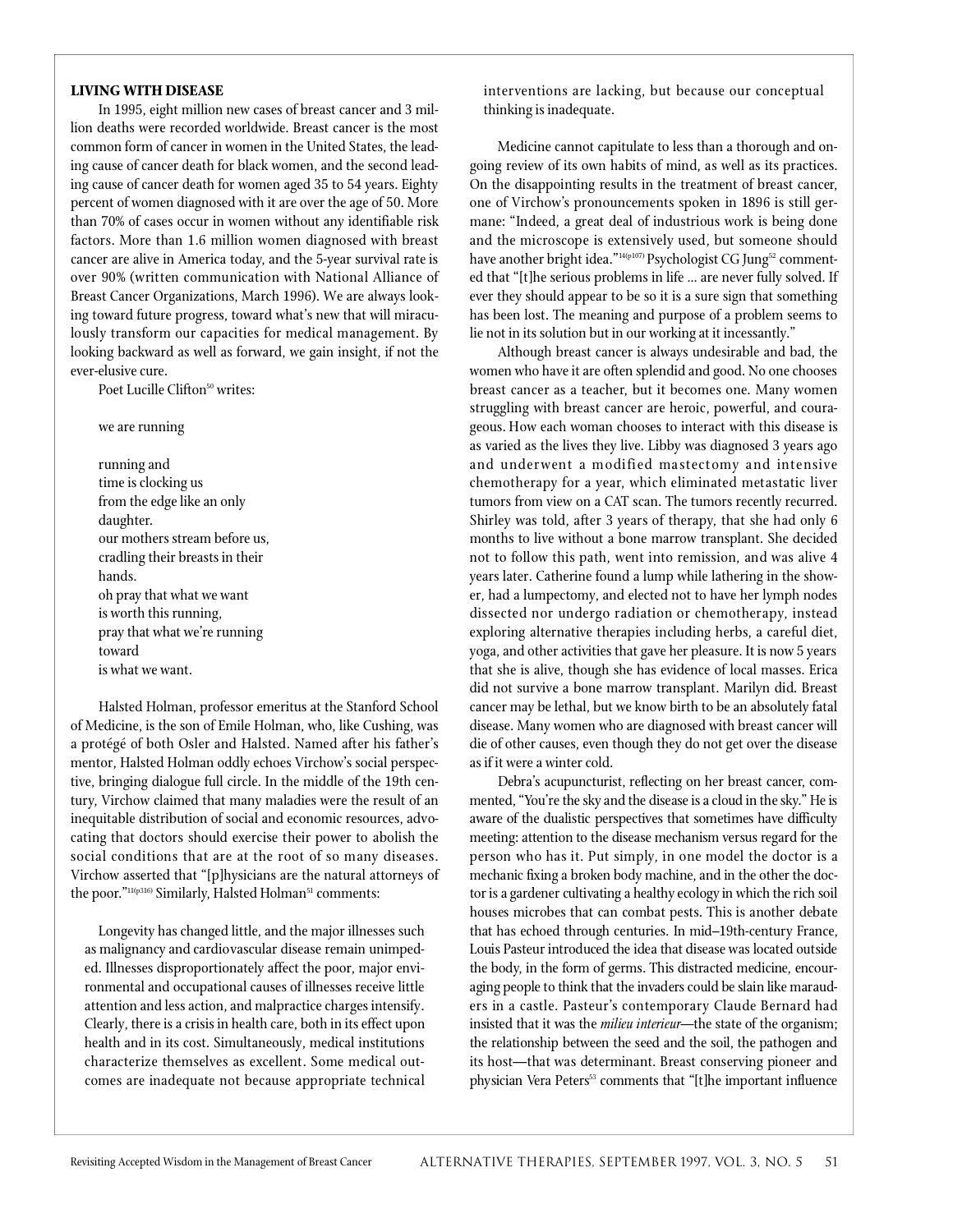of the patient's potential to control her own disease cannot be overlooked. Probably a superior immune mechanism is the major factor allowing the majority to postpone metastatic disease for many years. Their immune potential is reflected by their state of physical and mental health, and by the lymphocyte count."

Cancer exists on a continuum, with endogenous (internal) causes on one end and exogenous (external) causes on the other. Surgeons are the mechanics and oncologists are the pest controllers. Today the focus is on chemotherapy as a form of pest management; tomorrow there is a promise of medicine being equipped to enhance our self-capacities and eliminate virulence through engineering molecular environments.

Others believe that it is the ambient and ubiquitous burden of toxins in the soup in which we swim daily that foments these changes within. Rather than breast cancer being a local problem, it is a global one—it tends not to have a single regional locus, but becomes universal within the organism; it is more like a virus than a fracture. Struggling against disease with hope is itself believed by many to be therapeutic, but there is not enough known to issue universal prescriptions. Over the centuries, even some of our greatest spiritual teachers have died of cancer.

Surgeon Richard Selzer<sup>54</sup> commented that after he wrote a medical essay titled "The Exact Location of the Soul," readers wrote to him, pumping him for more specific information. Upon reflection he answered that if he were to fix the soul in a location, it would be in the wound, that place of tender suffering. Buddhists claim that life is an evolutionary exercise in learning lessons dressed in suffering. One antidote to suffering is glad acceptance—not wishing for things to be other than they are . This entails transcendence of future-oriented desires and instead focuses on experiencing each moment as bliss: exquisitely full, complete, sufficient. The emphasis shifts to the quality rather than the duration of life—more on living better, and less on living longer. Some studies suggest that women who exhibit optimistic determination fare better than do those who are either helpless and hopeless, or those who are anxiously preoccupied.<sup>55</sup> Hope can mean tenaciously affirming that life makes sense while encountering the universality of our inevitable death. The best we can do is live well each day, paradoxically accepting what *is* as we strive valiantly to change.

#### **Acknowledgment**

The authors wish to thank Nat Berlin, MD, for his valuable comments during review of this manuscript.

#### **Notes**

1. The NCI Consensus Conference concluded that "[b]reast conservation treatment is an appropriate method of primary therapy for the majority of women with Stage I and II breast cancer and is preferable because it provides survival equivalent to total mastectomy and axillary dissection while preserving the breast.... Breast conserving treatment [defined as lumpectomy and axillary dissection followed by irradiation] is preferable because it provides survival equivalent to total mastectomy and axillary dissection while preserving the breast" (NIH Consensus Development Panel. Consensus development conference on the treatment of early-stage breast cancer. *J Natl Cancer Inst*. 1992;11:1-5).

2. Greater cohesion and homogeneity of the profession were also achieved by the deliberate segregation of Jews, Catholics, women, blacks, and the foreign-born, consolidating the rise of a genteel Protestant medical aristocracy. Medical school admission and operating privileges at hospitals were granted to a closed fraternity of surgeons, qualified more by social caste than by professional achievement. Discrimination underlay the building of hospitals with names like Saint Vincent, Saint Mary, Saint Joseph, Beth Israel, Mount Zion, Mount Sinai--places that welcomed Catholic and Jewish patients and doctors.<sup>10(pp173-177)</sup>

3. Establishing Johns Hopkins as the model for all others to follow was consolidated by the Flexner Report of 1910, which forced the massive closure of schools that did not conform to the new standards. By 1936, \$91 million was steered primarily from the Rockefeller General Education Board into a select group of schools, Johns Hopkins being among the seven that received more than two thirds of the  $\int$  funds  $^{10(p121)}$ 

4. Curiously, his parents were both the offspring of business partners (his father was a Halsted and his mother was a Haines) and cousins (his mother and father were the children of sisters) (Rutgow I. William Halsted, his family, and 'queer business methods.' Arch Surg. 1996;131:125).

5. In London, Charles Moore formulated the principles of mastectomy in 1867; Joseph Pancoast, from Philadelphia, recommended removal of the breast and glands all in one piece as early as 1844; Richard von Volkmann in Germany and Theodor Billroth in Vienna both removed the entire breast in the 1870s; and William Handley in London and Willie Meyer were contemporaries of Halsted, who supported his efforts with their own.

6. Halsted demonstrated the use of cocaine as local anesthesia to Koller's friend, Anton Wolfler, who had been the Viennese surgical giant Theodor Billroth's first assistant. Later, Wolfler published on the subject (Penfield W. Halsted of Johns Hopkins. *JAMA*. 1969;210[12]:2214-2218). (Reprint of Halsted's letter to Osler, dated August 23, 1918.)

7. In a private letter to Osler, Halsted wrote that three of his associates "acquired the cocaine habit in the course of our experiments on ourselves--injecting nerves. They all died without recovering from the habit" (*JAMA*. 1969;210[12]:2217).

8. A lump was the initial symptom in 83% of the women, which by the time of hospitalization had become a large mass for many. Ulceration, sometimes extensive, was seen in 68%; only 7% of the women came to the hospital within 6 months of the symptoms. Seventy-one percent delayed for more than 12 months. In 24% of the women, more than 3 years elapsed; in 12%, more than 5 years. The longest delay was 16 years. This contrasts with later practices, in which patients present within 6 months to 1 year after symptoms are noticed. A high percentage of the Middlesex women therefore had advanced disease (Bloom H, Richardson W, Harries E. Natural history of untreated breast cancer [1805-1933]. *Br Med J.* July 1962:219). According to Diana Fischer, research scientist at Yale School of Medicine, the 50 women who received mastectomies reported upon in Halsted's study between 1889 to 1894, when compared with the 250 cases at Middlesex Hospital in London between 1805 to 1930, showed no statistically significant survival difference between the surgically managed and untreated women (written communication, March 1996).

9. Farber D. Biologic variations of tumors. Presented at the American Cancer Society; October 11-13, 1991; Pasadena, Calif (referring to Bloom H, Richardson W, Harries E. Natural history of untreated breast cancer [1805-1933]. *Br Med J.* July 28, 1962:213-221).

10. "For virtually all patients who have had a mastectomy, recurrent breast cancer is not a curable disease" (Loprinzi C. It is now the age to define the appropriate follow-up of primary breast cancer patients. *J Clin Oncol*. 1994;12(5):881. Editorial). 11. If in 10 years there are 1000 cells within a tumor, in 20 years there are 1 million; in 30 years, 1 billion; and in 40 years, 1 trillion. The human body contains about 11 trillion cells. Death usually results when 10% of the body is replaced by cancer cells. The doubling time of breast cancer cells varies greatly-from 9 to 900 days, with an average being 100 to 185 days (Spratt JS, Spratt JA, *Growth Rates in* Cancer of the Breast. 3rd ed. Philadelphia, Pa: WB Saunders; 1988:270-302).

12. Love comments elsewhere: "I think that any breast cancer large enough to be detected has already spread.… The danger of cancer depends on the balance between the cancer and the ability of your body's immune system to fight it" (*Dr* Susan Love's Breast Book. Reading, Mass: Addison-Wesley; 1990:212).

13. "Whether lymph node metastases in the axilla or internal mammary drainage basins are removed, radiated, or merely observed, survival is absolutely equivalent" (Cady B. Dilemmas in breast disease. *Breast J.* 1995;1[2]:121-124).

14. The National Lymphedema Network, based in San Francisco, and Stanford University are each testing an early therapy for the problem using massage, special armbands, and lifestyle modifications, though elimination of the procedure would absolutely cure the side effects of lymph node dissection.